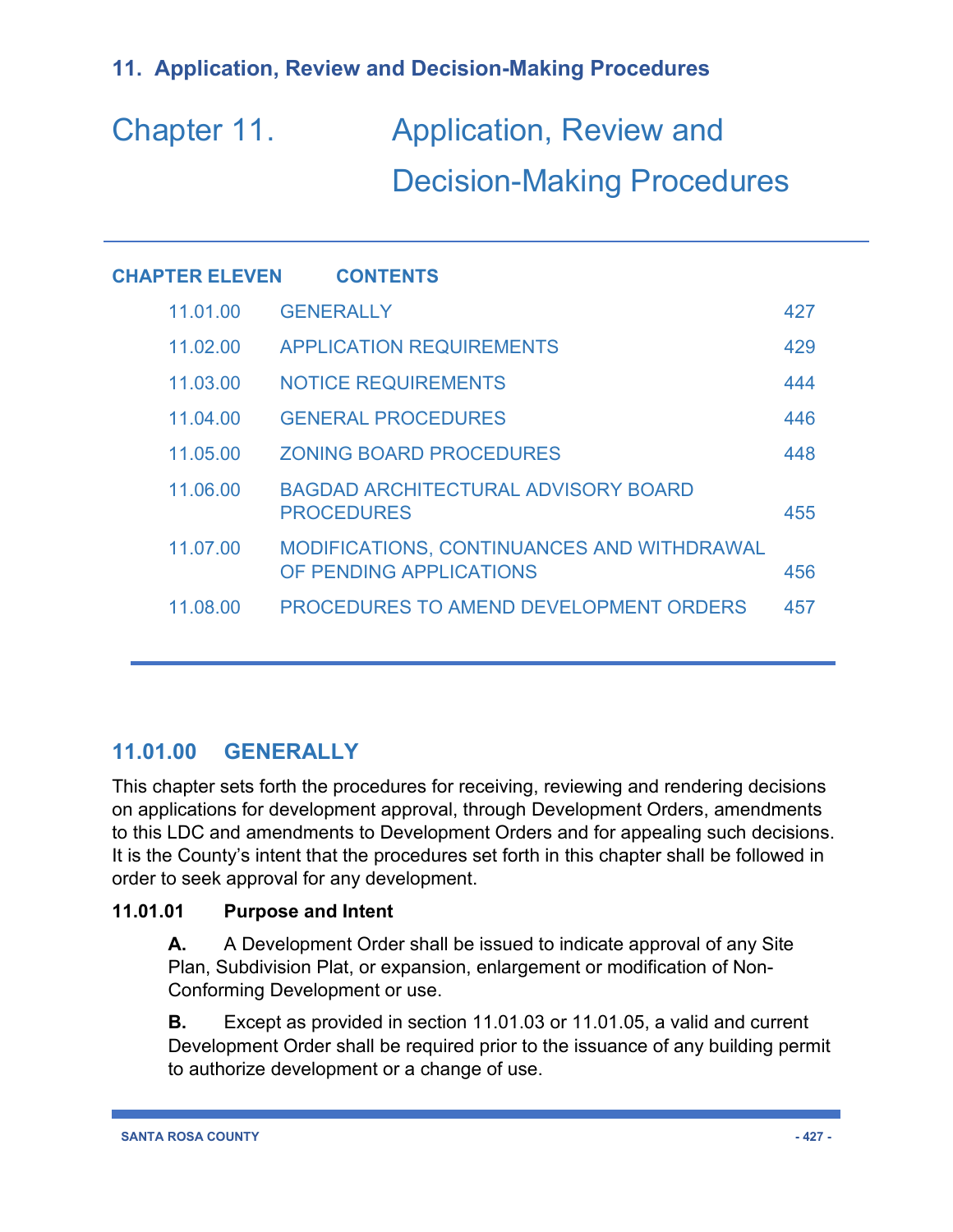**C.** No development or change of use shall be made or continued without a lawful building permit.

### **11.01.02 Applicability to Development and Exceptions**

**A.** The applicability of the provisions of the LDC to development and exemptions from those provisions set forth in Chapter 1. In addition, the following proposed development, if otherwise qualified, may obtain a building permit without a Development Order.

**1.** The construction of a single family dwelling or a duplex within a district designated for residential use.

**2.** The construction of accessory structures within a district designated for residential use.

**3.** Any residential development for which a site plan is not required.

### **11.01.03 Applicability to a Change of Use and Exceptions**

**A.** The applicability of the provisions of the LDC to a Change of Use and exemptions from those provisions, are set forth in Chapter 1. In addition, a proposed use meeting all of the following conditions and being otherwise qualified may obtain a building permit without a Development Order.

**1.** The proposed use conforms to the requirements of the Comprehensive Plan and this LDC.

**2.** The proposed use does not increase density.

**3.** Any proposed modifications to an existing building are only to the façade or interior to the building.

**4.** The proposed use does not require a greater number of parking spaces than the existing use.

**5.** The proposed use does not require a greater number of parking spaces than are currently available on site.

**6.** The proposed use does not increase the amount of impervious surface whether due to expansion of an existing building, proposed construction or additional buildings or an addition to paved areas for any purpose, and

**7.** All required building permits are obtained.

**B.** When a Development Order is required due to a proposed Change of Use, all standards and procedures of the Comprehensive Plan and this LDC shall apply to the proposed new use.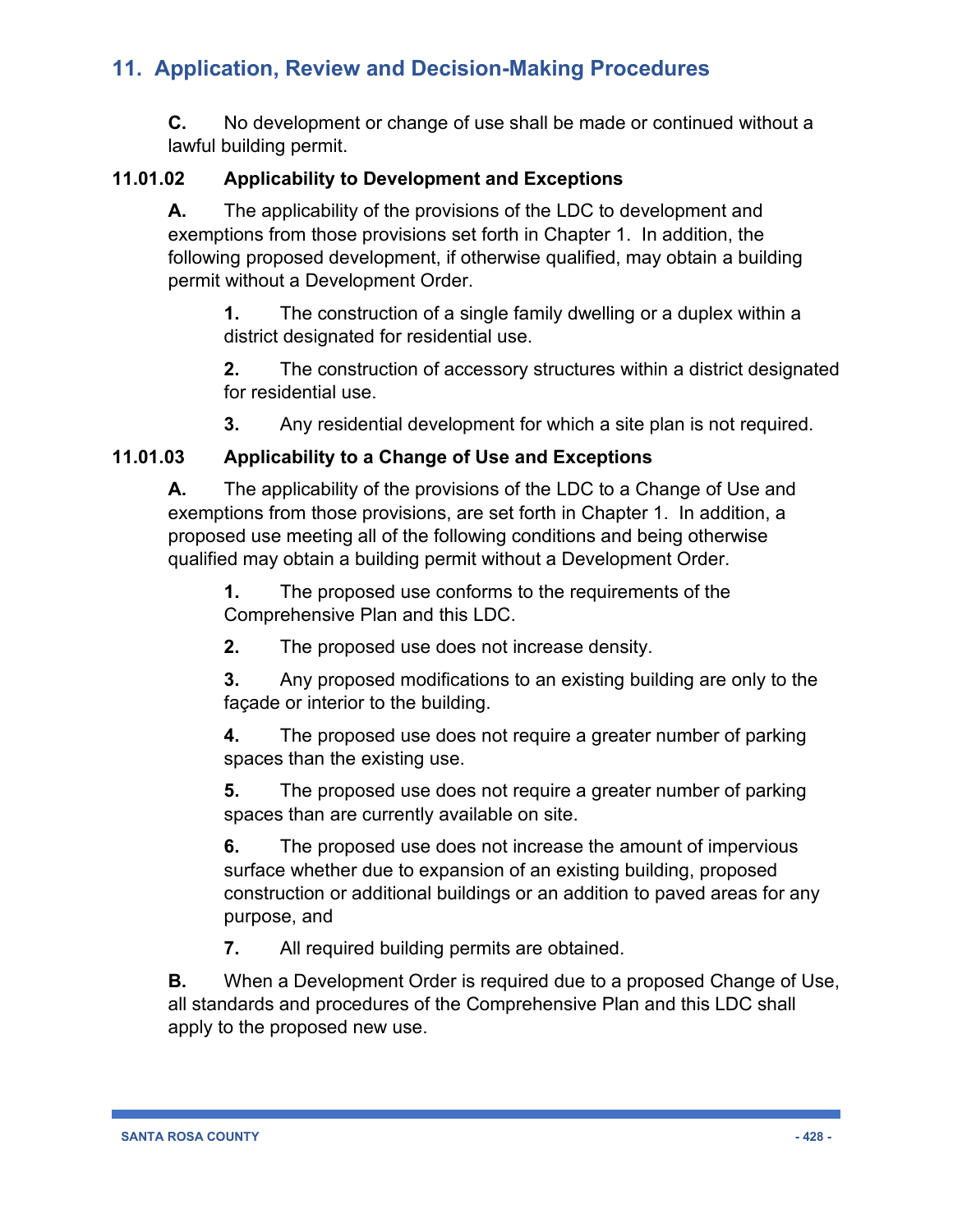#### **11.01.04 Fees Required**

A fee shall be paid with the filing of all applications in the amount specified in the current fee schedule, as amended from time to time by the Board of County Commissioners.

#### **11.01.05 Certificate of Occupancy**

**A.** A Certificate of Occupancy is the only demonstration that the use and occupancy of land or buildings conform to the requirements of this LDC. A Certificate of Occupancy shall be received by the property owner prior to the use or occupancy of land or buildings.

**B.** When a Change of Use occurs, as set forth in section 11.01.04, a new Certificate of Occupancy shall be required. This section shall not be construed to apply to the transfer of ownership or the change of occupants, except as provided in 10.01.04.

#### **11.01.06 Computation of Time**

Weekends and County holidays shall be excluded in the computation of any period of time of less than ten (10) days specified in this Chapter.

### **11.02.00 APPLICATION REQUIREMENTS**

#### **11.02.01 Submittal Requirements for All Applications**

**A.** Submittal requirements necessarily contemplate a wide variety of circumstances and it is understood that some information may be unnecessarily burdensome to produce.

**1.** A completed form provided by the Planning and Zoning Department.

**2.** Name, address, telephone number, email address and signature of the property owners;

**3.** When the applicant is a representative of the property owner, a statement acknowledged by the owners authorizing the representative to act as an agent of the property owner with regard to the application and associated procedures;

**4.** A sketch obtained no more than two (2) years prior to the filing of the application, containing the legal description, land area and existing improvements located on the site;

**5.** Written documentation that the property owner, has or will comply with all applicable notice requirements of this LDC; and

**6.** Payment of the required application fee.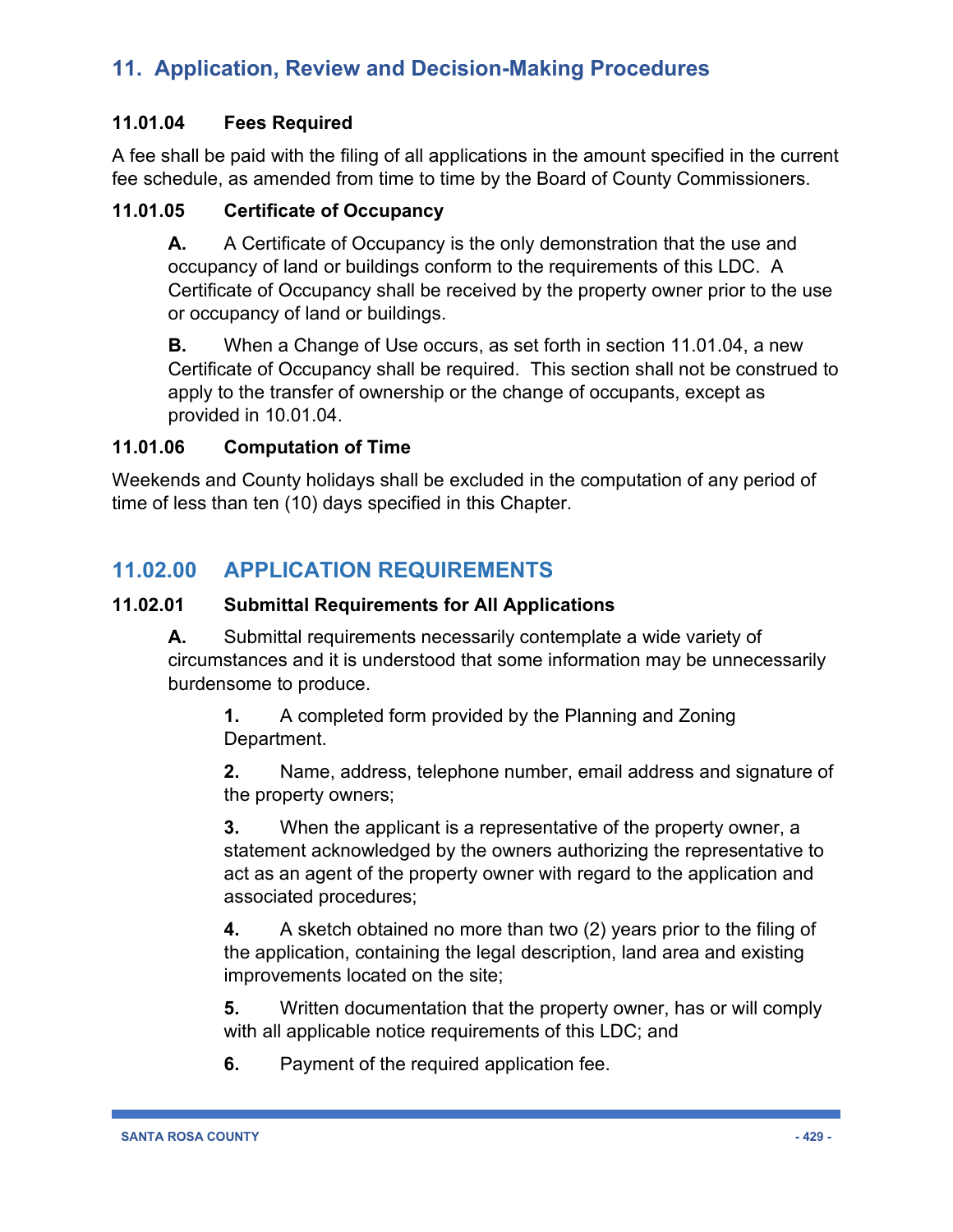**11.02.02 Basic Submittal Requirements for Access Management, Coastal Construction**, **Parent Parcel, Itinerant Vendor, Major Land Clearing, Minor Land Clearing, Minor Subdivision, Off Premise Sign, PUD Master Plans, PBD Master Plans, PID Master Plans, Site Plan Applications, Tree Removal, Conditional Uses, Rezonings, Small Scale Future Land Use Amendments, Large Scale Future Land Use Amendments, Special Exceptions, and Variances**

**A.** Each application for Access Management, Coastal Construction, Parent Parcel, Itinerant Vendor, Major Land Clearing, Minor Land Clearing, Minor Subdivision, Off Premise Sign, PUD Master Plans, PBD Master Plans, PID Master Plans, Site Plan and Tree Removal Applications shall contain the following information:

**1.** All information required pursuant to section 11.02.01;

**2.** Name, address, telephone number and email address of the plan preparer;

**3.** Date of preparation and date(s) of any modifications of site plan, north arrow and written and graphic scale;

**4.** Legal description of the property, consistent with the survey, if a survey is required;

**5.** A vicinity map showing the location of the property;

**6.** Zoning designation for the property;

**7.** Additional plans, documents and reports as deemed necessary by the Planning Director; and

**8.** Information required for the specific type of application, as specified in sections 11.02.03 through 11.02.15, as applicable.

**B.** All Site Plans, Plats and sketches of a Lot Split shall be drawn to a scale approved by the Planning Director.

### **11.02.03 Additional Submittal Requirements for Access Management**

**A.** All information required pursuant to section 11.02.02.

**B.** A copy of the site plan (plot plan or site layout) showing the location of all existing and proposed driveways, curb cuts, and median openings with the minimum spacing distance specified for the roadway, to be measured from any property corner which is located along the right-of-way of the access management corridor. The following distances shall be noted: distance between driveways, corner clearance and median opening spacing. The posted speed limit for all roadway segments which abut the development parcel(s). If a direct connection is permitted to an access management roadway, single family residential or duplex development shall provide for a turnaround area.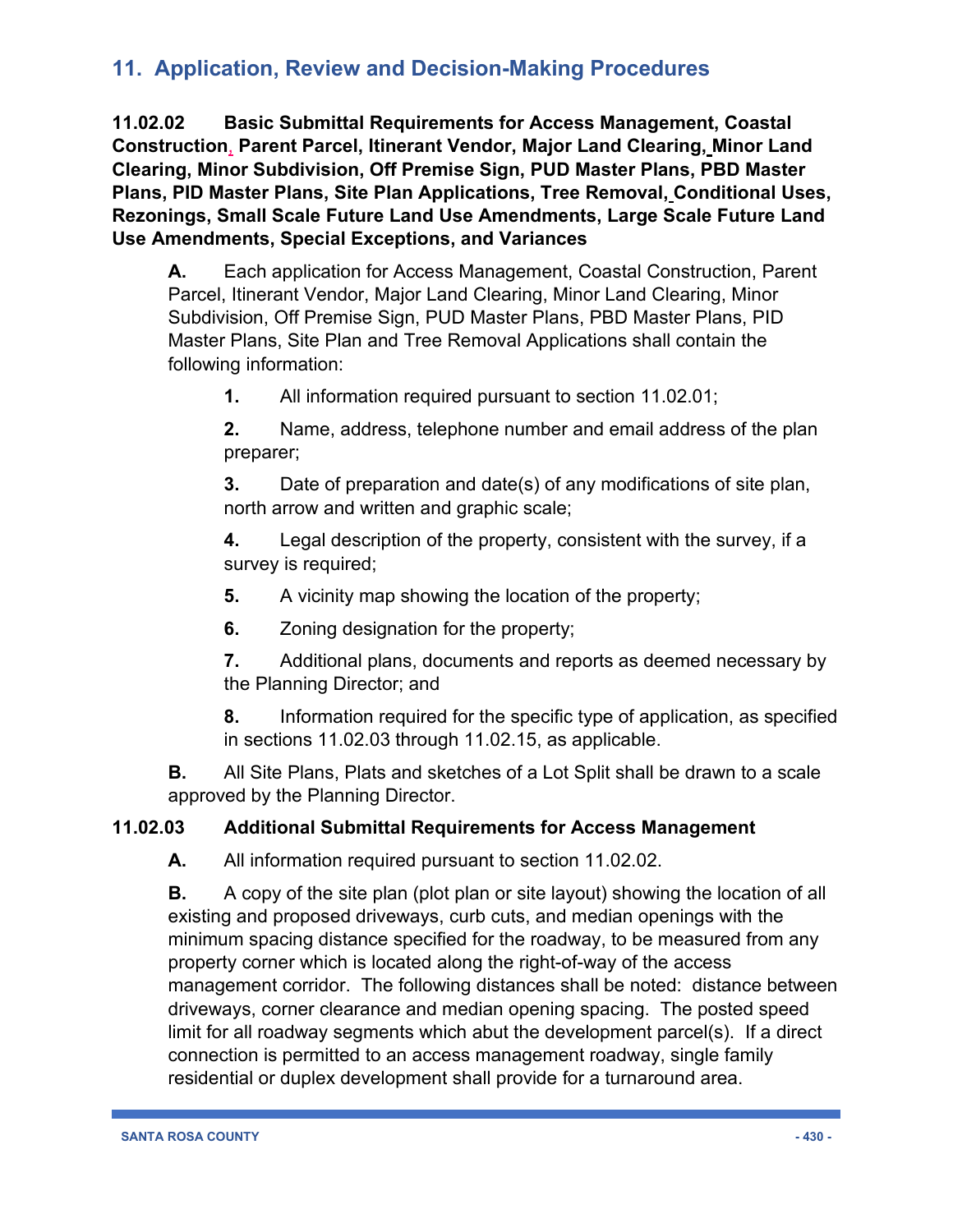**C.** An application fee

### **11.02.04 Additional Submittal Requirements for Coastal Construction**

**A.** All information required pursuant to section 11.02.02.

**B.** Provide a site plan drawn to scale of the proposed structure with exact dimensions and placement on the property. The location, relative to the body of water, including protrusion into or over the body of water must be shown. Existing structures on the water must also be shown. Please show all property lines. For docks, piers, and covered boathouses, please show how high each extends above the mean high water line.

**C.** Coastal Construction permits are required for new construction, replacement of seawalls, replacement of pilings on docks/piers and additions to docks/piers

**D.** Coastal Construction permits are NOT required for decking replacement only.

**E.** Erosion control, best management practices (BMP) will be maintained throughout the construction process which may include silt fencing, hay bales, turbidity curtains, or other BMPs as required to keep sediment from leaving the site. An erosion control and/or best management practices plan may be required for submittal.

**E.** An application fee.

### **11.02.05 Additional Submittal Requirements for Parent Parcel**

**A.** All information required pursuant to section 11.02.02.

**B.** A site plan of the property showing property lines (existing and proposed), dimensions, structures (existing and proposed), abutting streets, and any other pertinent information must be attached to this application. All site plans must be drawn to scale.

**C.** An access easement is required for all proposed parcels that do not have road frontage. This easement must be recorded on each deed.

**D.** An application fee.

**E.** All Parent Parcel lot splits must be recorded with the Santa Rosa County Clerk of Courts within one (1) year of application filing.

### **11.02.06 Additional Submittal Requirements for Itinerant Vendors**

**A.** All information required pursuant to section 11.02.02.

**B.** Provide an original letter from the property owner stating their knowledge and approval of this project.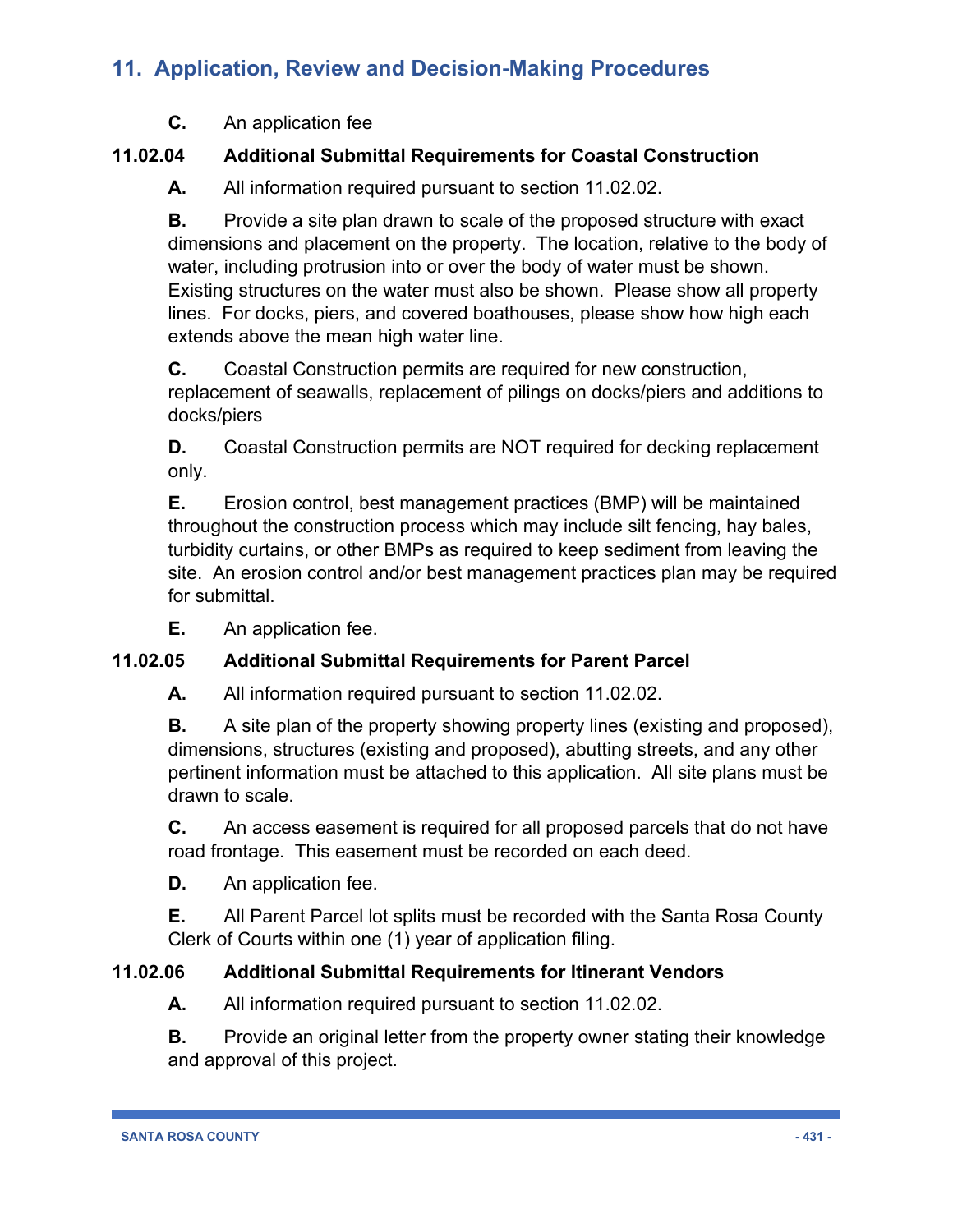**C.** Provide a site plan drawn to scale showing the existing easements and rights-of-way, location of buildings with front, rear and side setbacks, any fence locations, location and general character of all existing curb cuts, driveways or parking areas. Label the number of proposed parking spaces and provide dimensions. All required parking spaces are to be clearly designated with wheel stops.

- **D.** Provide the location of any proposed signs.
- **E.** An application fee.

#### **11.02.07 Additional Submittal Requirements for Major Land Clearing**

- **A.** All information required pursuant to section 11.02.02
- **B.** A site plan, or sketch, must include the following information.

**1.** Sketch (or survey) of the property boundary, with dimensions, and location of existing improvements.

**2.** Size of the property, shown in square feet and/or acres.

**3.** Graphical indication of the area to be cleared and areas to remain undisturbed.

**4.** All protected trees must be identified with size in DBH and species of tree and have the site locations clearly marked.

**5.** Valid reasoning for the removal of protected trees from LDC

Section 4.06.05.

**6.** Type and location of erosion control measures. An erosion control and/or best management practices plan may be required for submittal.

**7.** A signed, notarized affidavit form the property owner confirming the intent to obtain a single family residential building permit within a (1) one year time frame from the date of the issued Major Land Clearing permit.

### **11.02.08 Additional Submittal Requirements for Minor Land Clearing**

**A.** All information required pursuant to section 11.02.02.

**B.** Provide a site plan drawn to scale with exact dimensions, location of existing improvements, graphical indication of the area to be cleared and areas to remain undisturbed.

**C.** Provide size of the property.

**D.** Provide type and location of erosion control measures. An erosion control and/or best management practices plan may be required for submittal.

**E.** An application fee.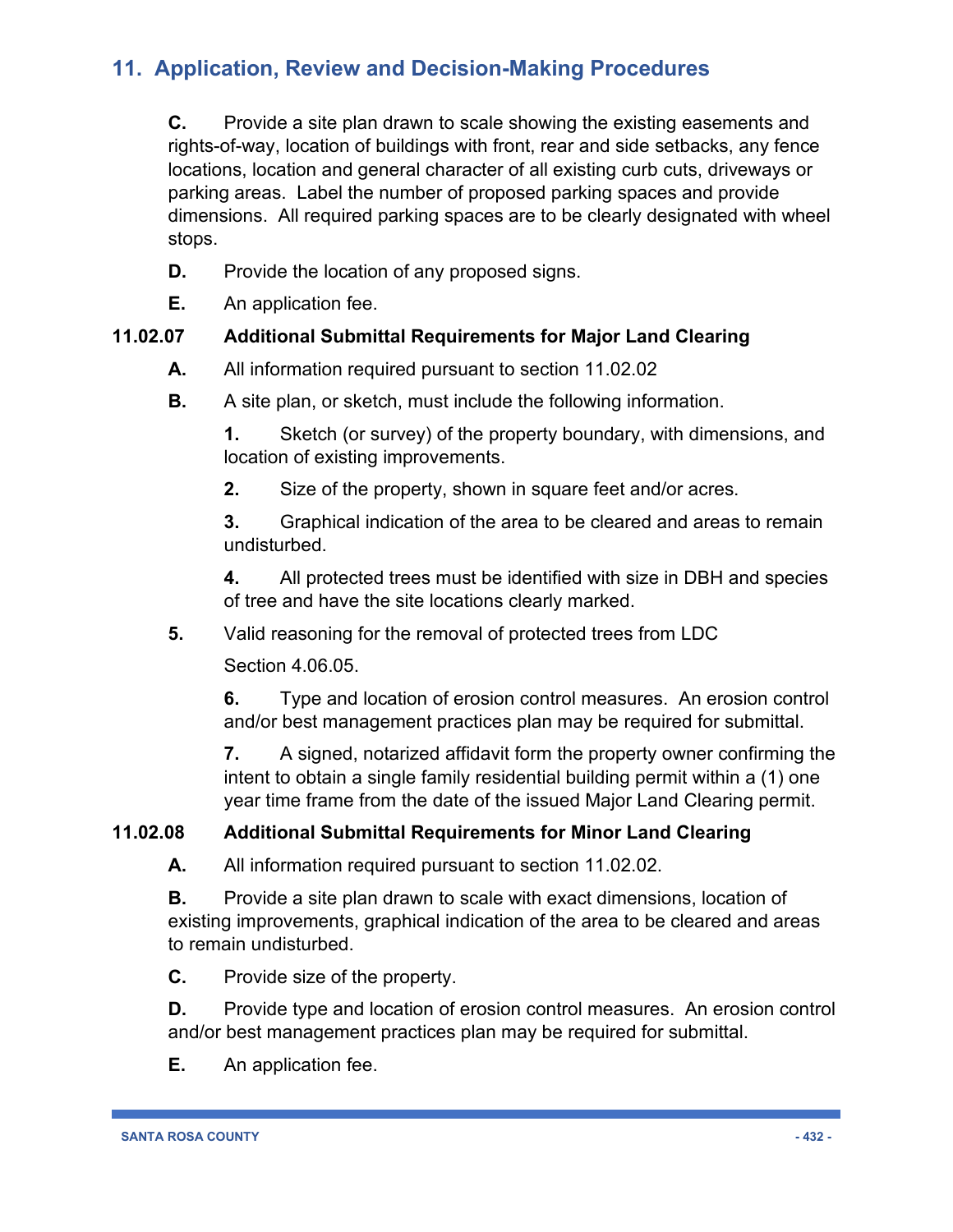#### **11.02.09 Additional Submittal Requirements for Minor Subdivision**

**A.** All information required pursuant to section 11.02.02.

**B.** Provide a site plan drawn to scale with exact dimensions, showing property lines (existing and proposed), area/square footage of lots (existing and proposed), and any existing structures.

- **C.** Provide a copy of any existing and proposed easements.
- **D.** Provide documentation showing how the criteria are met.
- **E.** An application fee.

#### **11.02.10 Additional Submittal Requirements for Off Premise Signs**

**A.** All information required pursuant to section 11.02.02.

**B.** Provide a site plan drawn to scale with exact dimensions, indicating property lines, and the proposed sign location.

**C.** Provide a drawing of the proposed sign showing all dimensions and sign height.

**D.** Provide a notarized owner/trustee authorization letter.

**E.** An application fee.

### **11.02.11 Additional Submittal Requirements for Site Plans**

**A.** All information required pursuant to section 11.02.02.

**B.** Provide a site plan drawn to scale with exact dimensions, showing property lines, existing easements and rights-of-way.

**C.** When applicable provide the location of the Coastal Construction Control Line, Coastal High Hazard Area and Shoreline Protection Zone.

**1.** For protective shoreline structures provide a scaled plan and an anti-erosion impact statement, certified by an engineer registered in the State of Florida with experience in beach erosion problems and solutions along with the following:

**a.** Show topographic contours, identification of significant topographic discontinuities, location of existing easements, location of seaward structures on adjacent properties and specifications of the proposed structure;

**b.** Cross sections of all construction including sub grade construction and excavation with elevations;

**c.** Specific location and alignment of the proposed protective shoreline structure relative to mean high water line upland structures, water-ward structures, with measurements denoting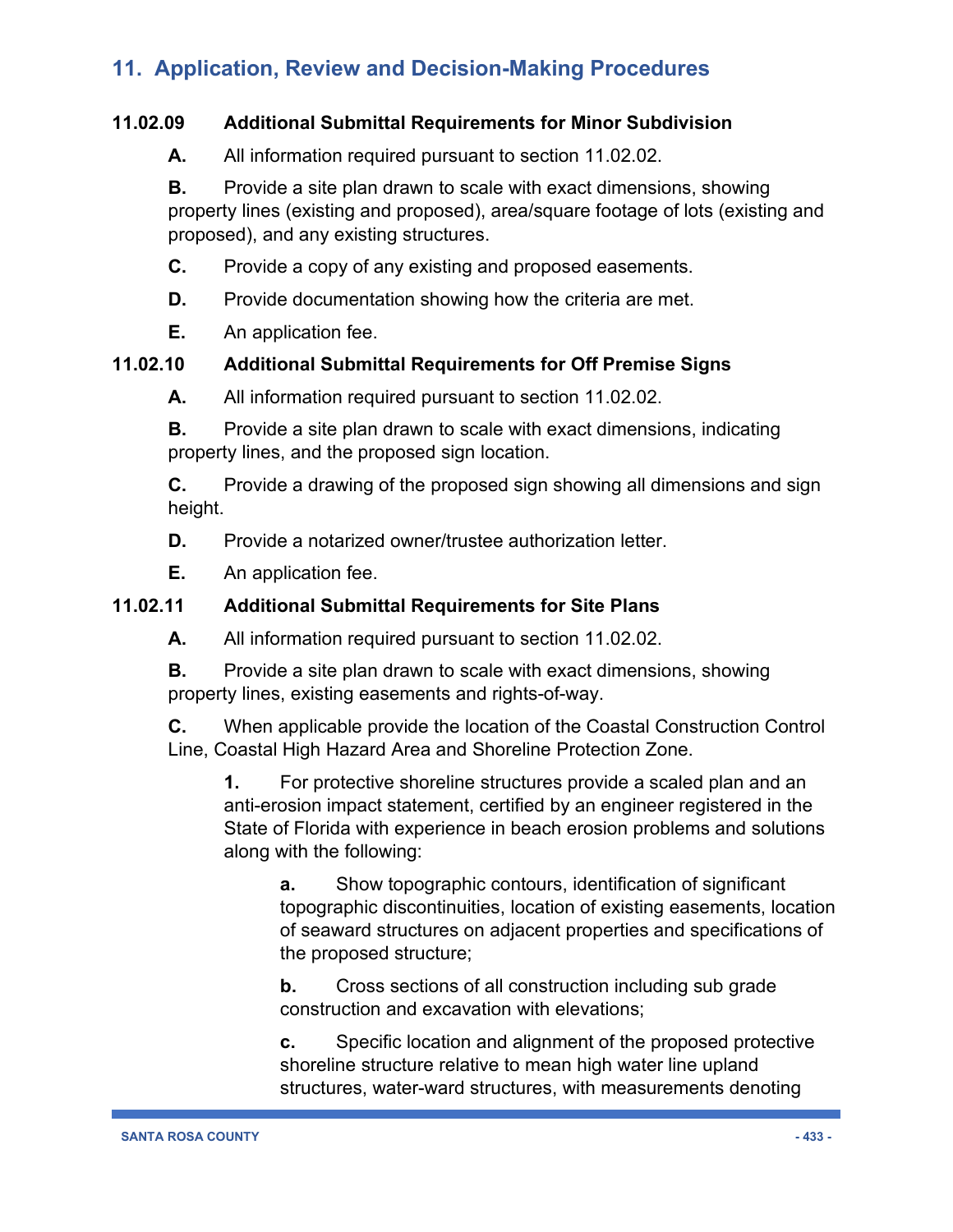distances separating the mean high water level, the proposed structures, and upland and adjacent structures;

**d.** Points of tie-in with adjacent properties and water-ward structures and proposed return walls;

**e.** Anti-erosion design features including but are not limited to: toe protection (i.e. sub-graded revetment to minimize scour); wing walls and tie in with appropriate toe protection to protect wall from interior erosion; angle and alignment of wall surfaces to effectively dissipate energy of wave impact; tie backs designed to provide effective reinforcement; drainage system including use of filter cloth and weep holes; types of material to be used in construction and assurance that wood products are appropriately treated for long term preservation and stability; and sand and vegetative covers including source and sand frequency of replenishment, anticipated quality and texture, together with location and type of vegetative cover to be used to stabilize water front area impacted by the proposed development.

**f.** The Anti-erosion impact statement shall include: a description of the features of the site plan and proposed measures to be undertaken by the developer in order to prevent or minimize erosion of adjacent and down drift properties. This statement shall include any anticipated adverse impacts of the proposed structure and shall be thoroughly elaborated. The ant-erosion impact statement shall be certified by an engineer registered in the State of Florida with experience in waterfront erosion.

**g.** In cases where the developer does not propose to cover the wall with sand and undertake a sand replenishment program, a statement is required by an engineer registered in the State of Florida certifying that a sand cover is not possible or practical and describing conditions supportive to the judgement.

**h.** The Planning and Zoning Department or County Engineer may request additional information as necessary for proper evaluation of a waterfront development proposal.

**D.** Provide the location of all existing and proposed buildings, graphically indicating the minimum required and proposed building setbacks, the number of dwelling units, square footage of building footprint and gross floor area (includes all floors), and proposed uses, paved areas and open areas.

**E.** Provide the location of parking areas and driveway location, dimensions and specifications, including traffic striping plan and parking calculations based on the proposed use(s). Driveway connection and main access driveway traffic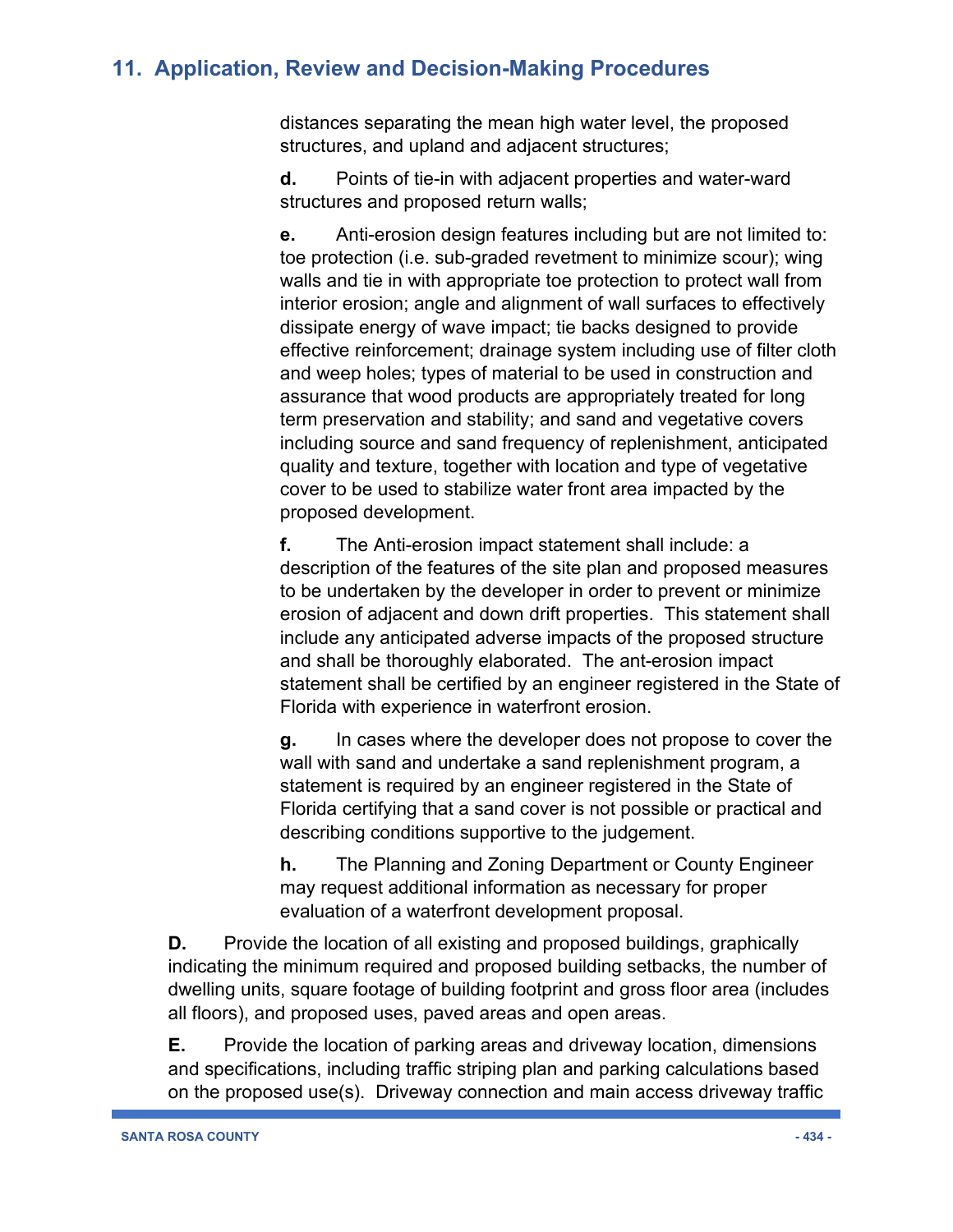striping must be thermoplastic. Location and general character of all existing curb cuts and driveways within one hundred (100) feet of any proposed curb cuts, driveways or parking areas.

**F.** Provide the total area calculation with percentage of total site to be covered by impervious surfaces and landscaping.

**1.** Grades, finished ground floor elevations and existing and proposed contours.

**2.** A surface water drainage facilities plan certified by an engineer registered in the state of Florida.

**G.** Provide the location and character of all outdoor waste disposal facilities (including dumpsters), storage areas, display areas and utilities, including screening information, location of perimeter or ornamental walls, fences or other screening devices and height information.

**H.** Provide a landscape plan indicating the location and character of open space and landscaped areas, including perimeter and interior landscaping, buffering requirements and the minimum required and proposed landscape types, quantities and sizes.

**I.** Provide a tree survey locating all protected tree species, indicating the size and type of each and identifying trees proposed for preservation and removal. For protected tree removal provide a tree mitigation plan with calculations.

**J.** If the property is located on an access management corridor, provide the location of all existing and proposed driveways, curb cuts and median openings within the minimum connection distance specified for the roadway's classification, to be measured from any property corner which is located along the right-of-way. Provide the posted speed limits for all roadway segments which abut the development and provide the distance between driveways, corner clearance and median opening spacing.

**K.** If the property is located in whole or in part withing any Military Airport Zone, Public Airport Zone, Clear Zone, Runway Protection Zone, or Accident Potential Zone, the boundaries of such zone shall be delineated on the plan. If the entire property lies inside any such zone, the plan shall incorporate a statement that declares all property within its legal description lies within the applicable zone. If contiguous property is owned by a military installation or public airport, the name of the installation or airport shall be so designated. If the property, or any portion thereof, lies within any Military Airport Zone, Public Airport Zone, Clear Zone, or Accident Potential Zone, the plan shall include substantially similar language as that appearing in the following statement: "All or a portion of the property appearing within this site plan lies within a Military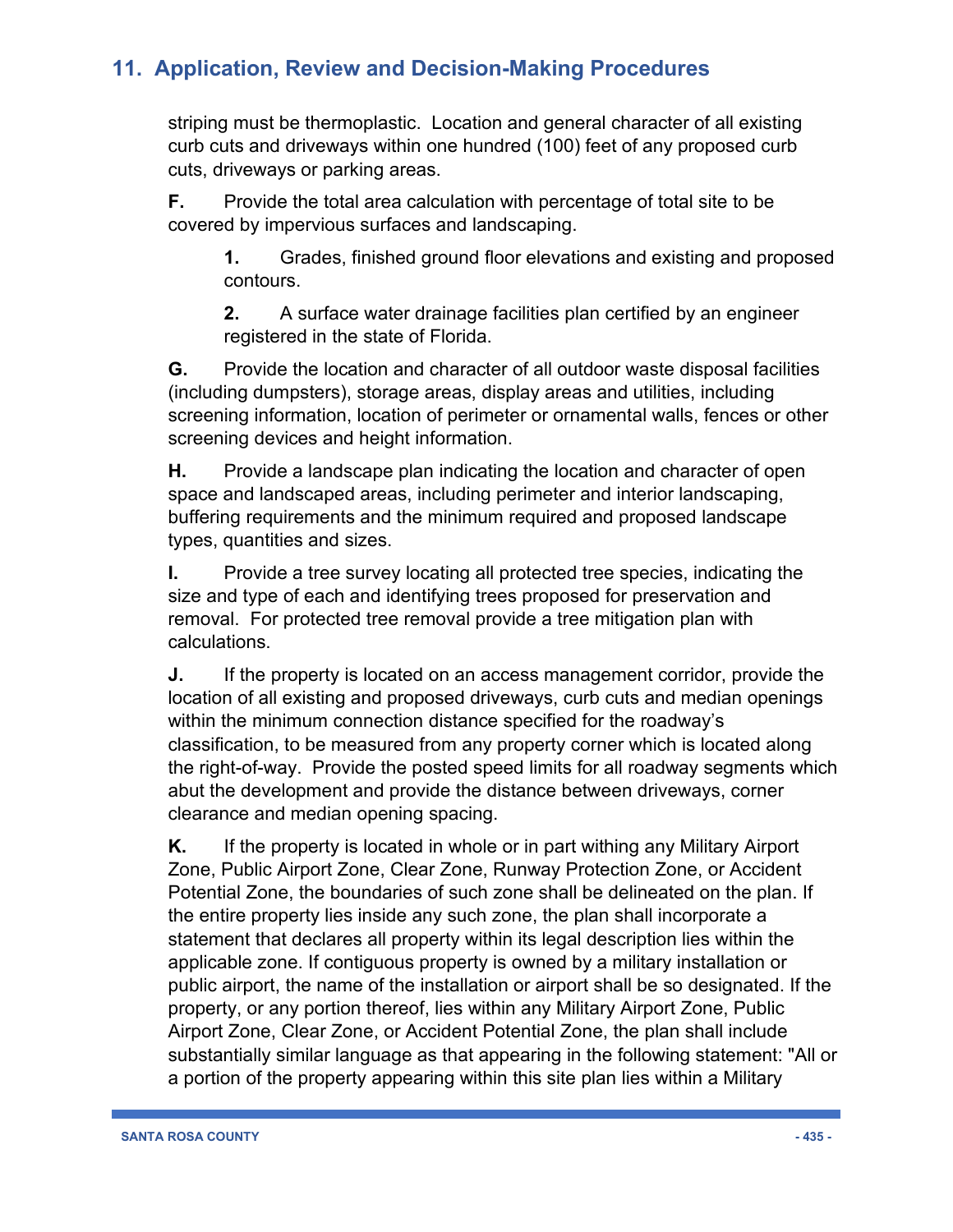Airport Zone. Use of or construction upon lands or waters within this area may have additional restrictions set fort in ordinances of the Santa Rosa County Board of County Commissioners".

**L.** Site plans for borrow pits and disposal facilities shall include:

**1.** The identification, location and proximity of any community or private potable water wells permitted by the Northwest Florida Water Management District; and,

**2.** The location and character of the nearest residential structure, paved roadway, and proposed access to the site.

**3.** All information required pursuant to section 4.02.08

**M.** The following standard notes, as applicable, shall be included on the plan:

**1.** "A utility permit from the County Road and Bridge Department is required before commencing work in a County right-of-way."

**2.** "At completion of construction, all exposed dirt shall be stabilized with sod, a hay/seed mix or hydro-seed."

**3.** "No more than 50% of required landscaping material may be of the same species."

**4.** "A separate permit is required for all signage."

**5.** "The contractor/owner should coordinate with the Planning and Zoning Department prior to purchasing or installing landscaping to determine credit for existing vegetation to (partially) meet the landscaping requirements shown on this plan."

**N.** If multiple sheets are used, the sheet number and total number of sheets must be clearly indicated on each.

**O.** The front cover sheet of each site plan shall include:

**1.** A general vicinity or location map showing the position of the proposed development in the section, township and range, together with the principal roads, county limits, or any other pertinent orientation information.

**2.** A complete legal description of the property.

**3.** The name(s), address(es) and telephone number(s) of the owner(s) of the property.

**4.** The name, business address and telephone number of those individuals responsible for the preparation of the drawing(s).

**Q.** An application fee.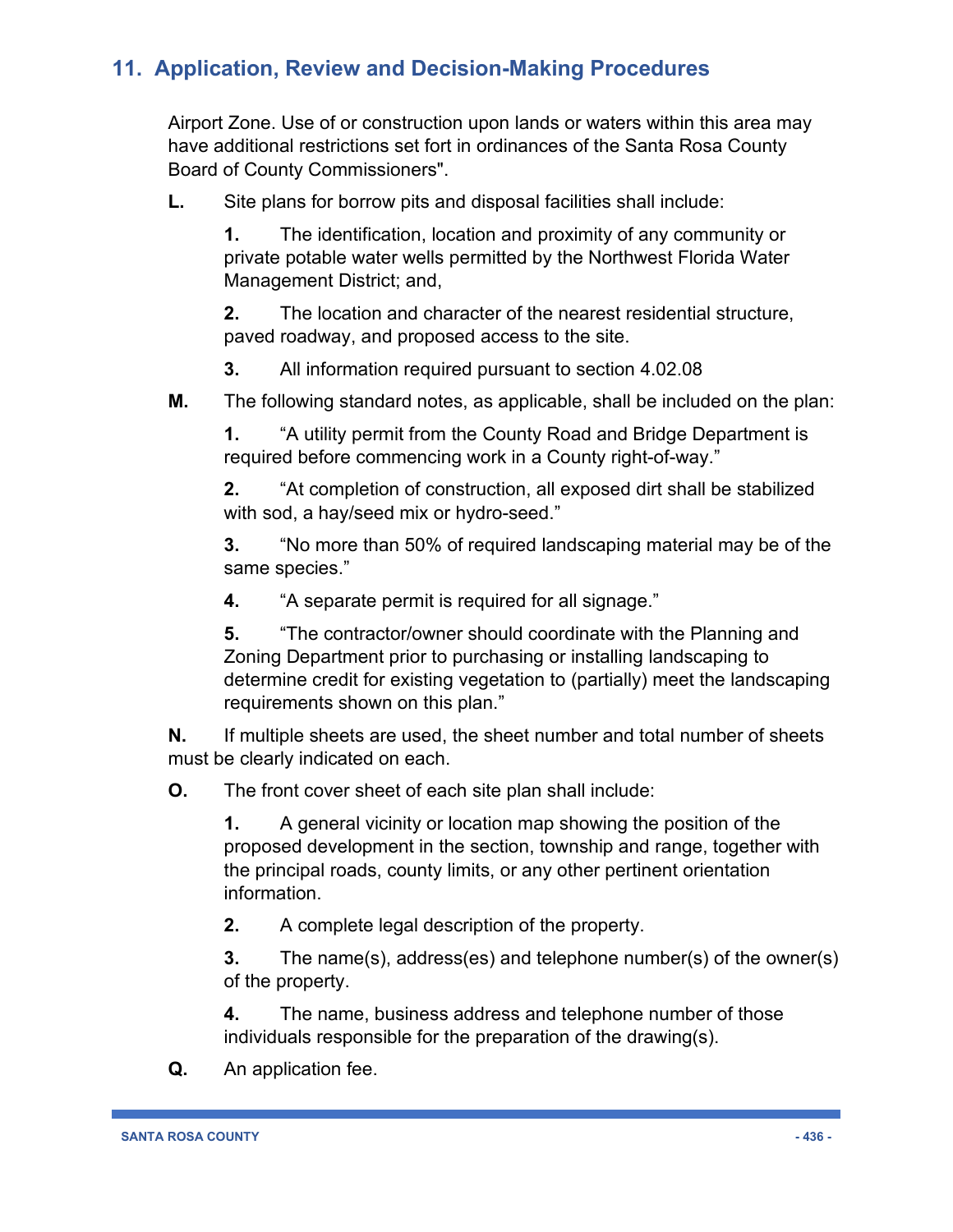#### **11.02.12 Additional Submittal Requirements for Tree Removal Applications**

**A.** All information required pursuant to section 11.02.02

**B.** Fill out the table showing the numbers and size of the trees proposing to be removed.

**C.** Calculate the number of mitigation inches that will have to be replanted.

#### **11.02.13 Additional Submittal Requirements for Conditional Uses**

**A.** All information required pursuant to section 11.02.02.

**B.** An information analysis of the proposed request using the general and use specific criteria of section 5.07.00

**C.** Provide a site plan of property drawn to scale showing the property lines, dimensions, structures (existing and proposed), abutting streets and any other pertinent information.

**D.** A certified mailing label package, which consists of a certification letter from the Property Appraiser's office, a printout with a parcel map indicating all of the surrounding property owners to be notified and two (2) complete sets of mailing labels obtained by the Property Appraiser's office from the official tax records.

**E.** If the applicant is other than the property owner, provide authorization from the property owner. If the property is under contract for sale and the applicant is the buyer of the property, a copy of the sales agreement will suffice. Our intention is to ensure that proper authorization has been granted for this request.

**F.** An application fee.

### **11.02.14 Additional Submittal Requirements for Rezonings**

**A.** All information required pursuant to section 11.02.02.

**B.** If rezoning to PUD, PBD or PID, a master plan meeting the checklist requirements of LDC Chapter 4 (Section 4.02.04 for PUD, Section 4.02.05 for PBD and Section 4.02.06) is required. Additionally, a pre application meeting with the Planning and Zoning Department Staff is strongly encouraged prior to submittal of a PUD, PBD, or PID rezoning request.

**C.** A certified mailing label package, which consists of a certification letter from the Property Appraiser's office, a printout with a parcel map indicating all of the surrounding property owners to be notified and two (2) complete sets of mailing labels obtained by the Property Appraiser's office from the official tax records.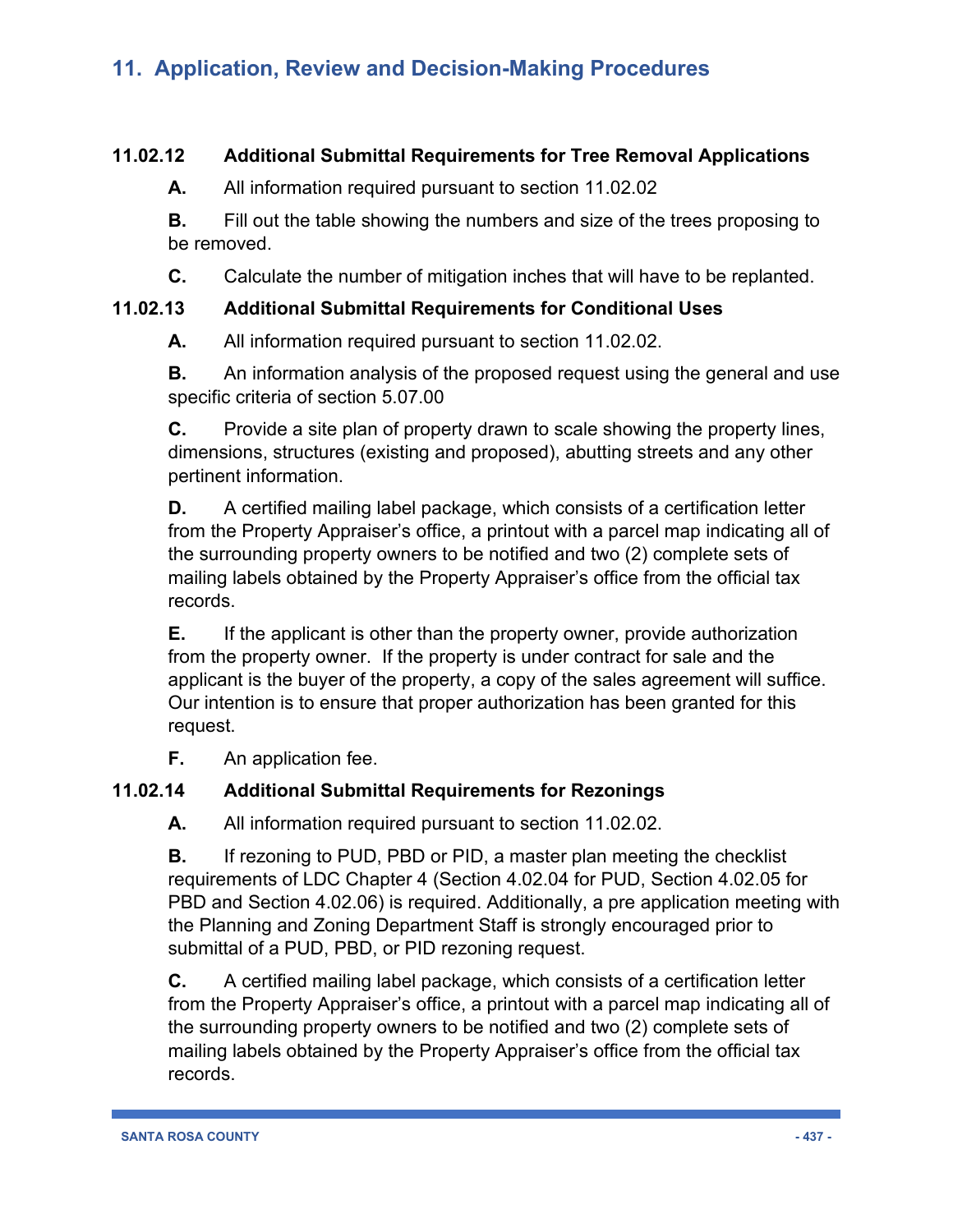**D.** If the applicant is other than the property owner, provide authorization from the property owner. If the property is under contract for sale and the applicant is the buyer of the property, a copy of the sales agreement will suffice. Our intention is to ensure that proper authorization has been granted for this request.

**E.** A copy of Availability Letters from the Water and Sewer Provider.

**F.** A copy of a certified boundary survey of all property requested for rezoning if required. (NOTE: If only a portion of a parcel is requested for rezoning, include a survey of the specific portion of the property requested for change.)

**G.** If the property has jurisdictional wetlands, provide a copy of a Jurisdictional Wetlands Survey

**H.** An application fee.

**I.** An economic impact statement that details how or if this is an economic benefit to Santa Rosa County.

### **11.02.15 Additional Submittal Requirements for Rezoning with Small Scale Future Land Use Amendment**

**A.** All information required pursuant to section 11.02.02.

**B.** If rezoning to PUD, PBD or PID, a master plan meeting the checklist requirements of LDC Chapter 4 (Section 4.02.04 for PUD, Section 4.02.05 for PBD and Section 4.02.06) is required. Additionally, a pre application meeting with the Planning and Zoning Department Staff is strongly encouraged prior to submittal of a PUD, PBD, or PID rezoning request.

**C.** A certified mailing label package, which consists of a certification letter from the Property Appraiser's office, a printout with a parcel map indicating all of the surrounding property owners to be notified and two (2) complete sets of mailing labels obtained by the Property Appraiser's office from the official tax records.

**D.** If the applicant is other than the property owner, provide authorization from the property owner. If the property is under contract for sale and the applicant is the buyer of the property, a copy of the sales agreement will suffice. Our intention is to ensure that proper authorization has been granted for this request.

**E.** A copy of Availability Letters from the Water and Sewer Provider.

**F.** A copy of a certified boundary survey of all property requested for rezoning if required. (NOTE: If only a portion of a parcel is requested for rezoning, include a survey of the specific portion of the property requested for change.)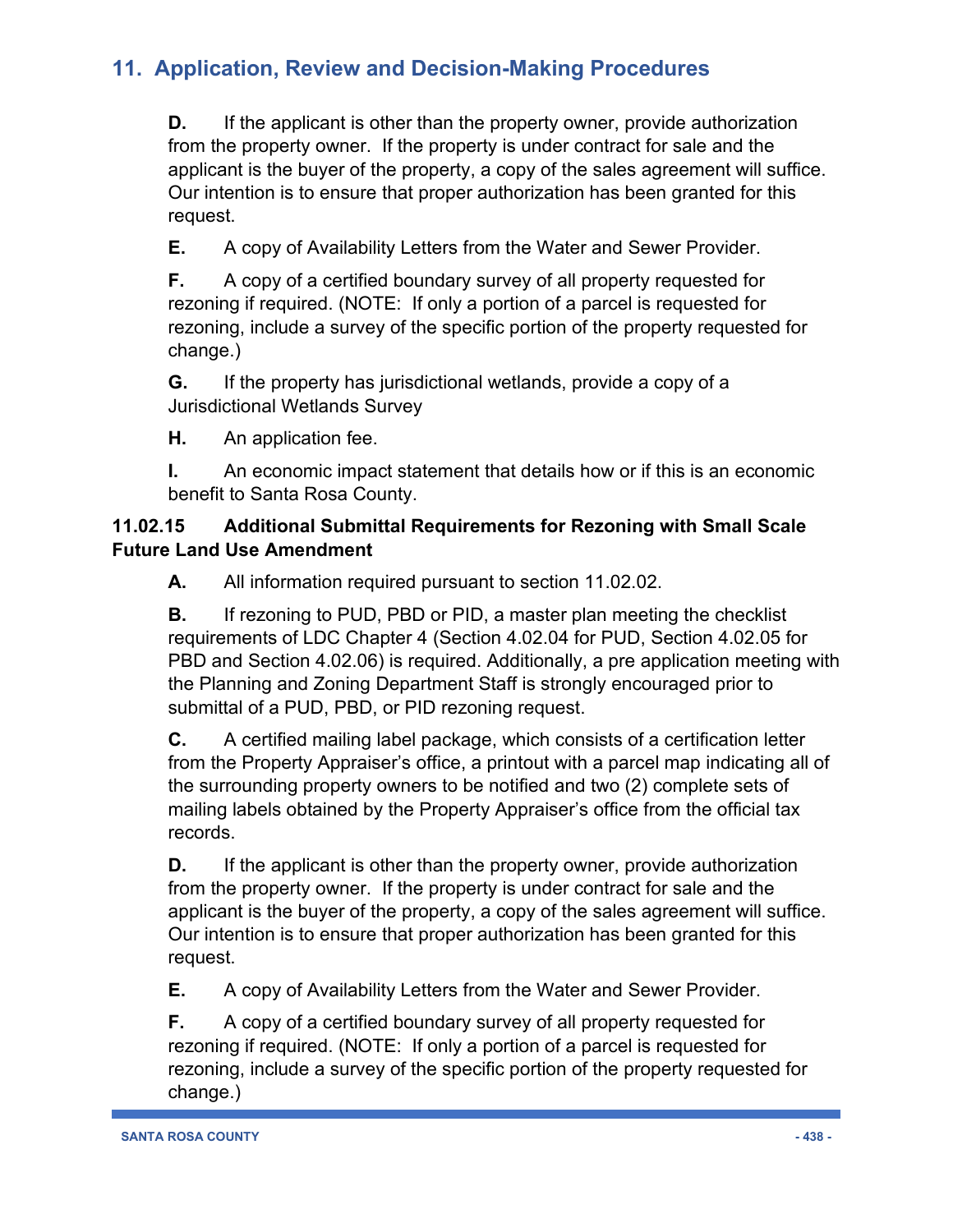**G.** If the property has jurisdictional wetlands, provide a copy of a Jurisdictional Wetlands Survey

**H.** An application fee.

**I.** An economic impact statement that details how or if this is an economic benefit to Santa Rosa County.

### **11.02.16 Additional Submittal Requirements for Rezoning with Large Scale Future Land Use Amendment**

**A.** All information required pursuant to section 11.02.02.

**B.** If rezoning to PUD, PBD or PID, a master plan meeting the checklist requirements of LDC Chapter 4 (Section 4.02.04 for PUD, Section 4.02.05 for PBD and Section 4.02.06) is required. Additionally, a pre application meeting with the Planning and Zoning Department Staff is strongly encouraged prior to submittal of a PUD, PBD, or PID rezoning request.

**C.** A certified mailing label package, which consists of a certification letter from the Property Appraiser's office, a printout with a parcel map indicating all of the surrounding property owners to be notified and two (2) complete sets of mailing labels obtained by the Property Appraiser's office from the official tax records.

**D.** If the applicant is other than the property owner, provide authorization from the property owner. If the property is under contract for sale and the applicant is the buyer of the property, a copy of the sales agreement will suffice. Our intention is to ensure that proper authorization has been granted for this request.

**E.** A copy of Availability Letters from the Water and Sewer Provider.

**F.** A copy of a certified boundary survey of all property requested for rezoning if required. (NOTE: If only a portion of a parcel is requested for rezoning, include a survey of the specific portion of the property requested for change.)

**G.** If the property has jurisdictional wetlands, provide a copy of a Jurisdictional Wetlands Survey

**H.** Provide the following amendment support documentation. At a minimum, the application shall include the following support data and analysis. These items are based on comprehensive plan amendment submittal requirements of the State of Florida, Department of Economic Opportunities, and policies contained in the Santa Rosa County Comprehensive Plan. Support documentation provided by the applicant will be used as a basis for evaluating this request. All applicants are encouraged to utilize the services of a consultant to meet the data and analysis requirements of large scale plan amendments.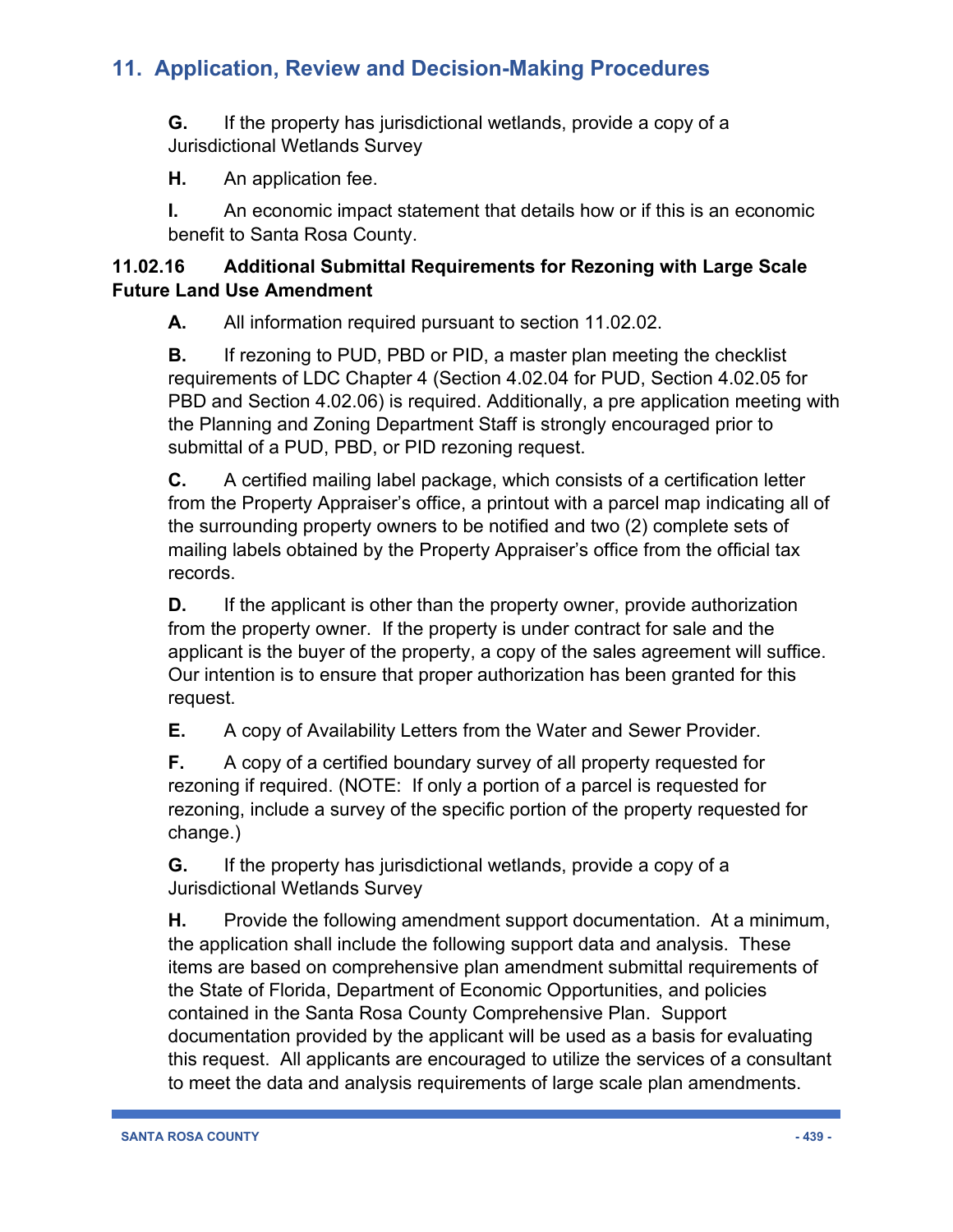Applicable regulatory references, requirements and other useful information can be accessed at the Development Services link of the County's website at www.santarosa.fl.gov.

**1.** General Information and Maps ( NOTE: If you are unable to generate the required maps, a fee will be assessed for maps obtained from the Planning and Zoning Department; such maps may not be altered by the end-user.)

**a.** Future Land Use Map showing the boundaries of the subject property, surrounding street network, and surrounding designated future land uses.

**b.** Existing Land Use Map of the subject property and surrounding properties.

**c.** Current Zoning Map of the subject property and surrounding properties.

**d.** Aerial Map showing the subject property and surrounding properties.

**e.** Maps of natural and historic resources located on the subject property and surrounding properties.

**2.** Compatibility Analysis - Discuss the compatibility of the proposed land use amendment with adjacent land uses.

**3.** Public Facilities Impacts – (NOTE: The applicant must calculate public facilities impacts based on a maximum development scenario of the current and proposed land uses.)

**a.** Traffic Circulation Analysis – A traffic study with trip distribution is required. The analysis is intended to determine the effect of the land use change on the Financially Feasible Transportation Plan (Comprehensive Plan Map 4-2, Future Transportation Map Series, 20 year horizon) and on the Capital Improvements Element (5-year horizon). To this end, an applicant must submit the following information.

> **i.** Determine the maximum impact of proposed development for the subject property under the current Future Land Use designation and the Proposed Future Land Use designation.

> **ii.** If the analysis indicates the Proposed Future Land Use designation will not increase the projected number of vehicle trips, no further analysis for the long range horizon is necessary.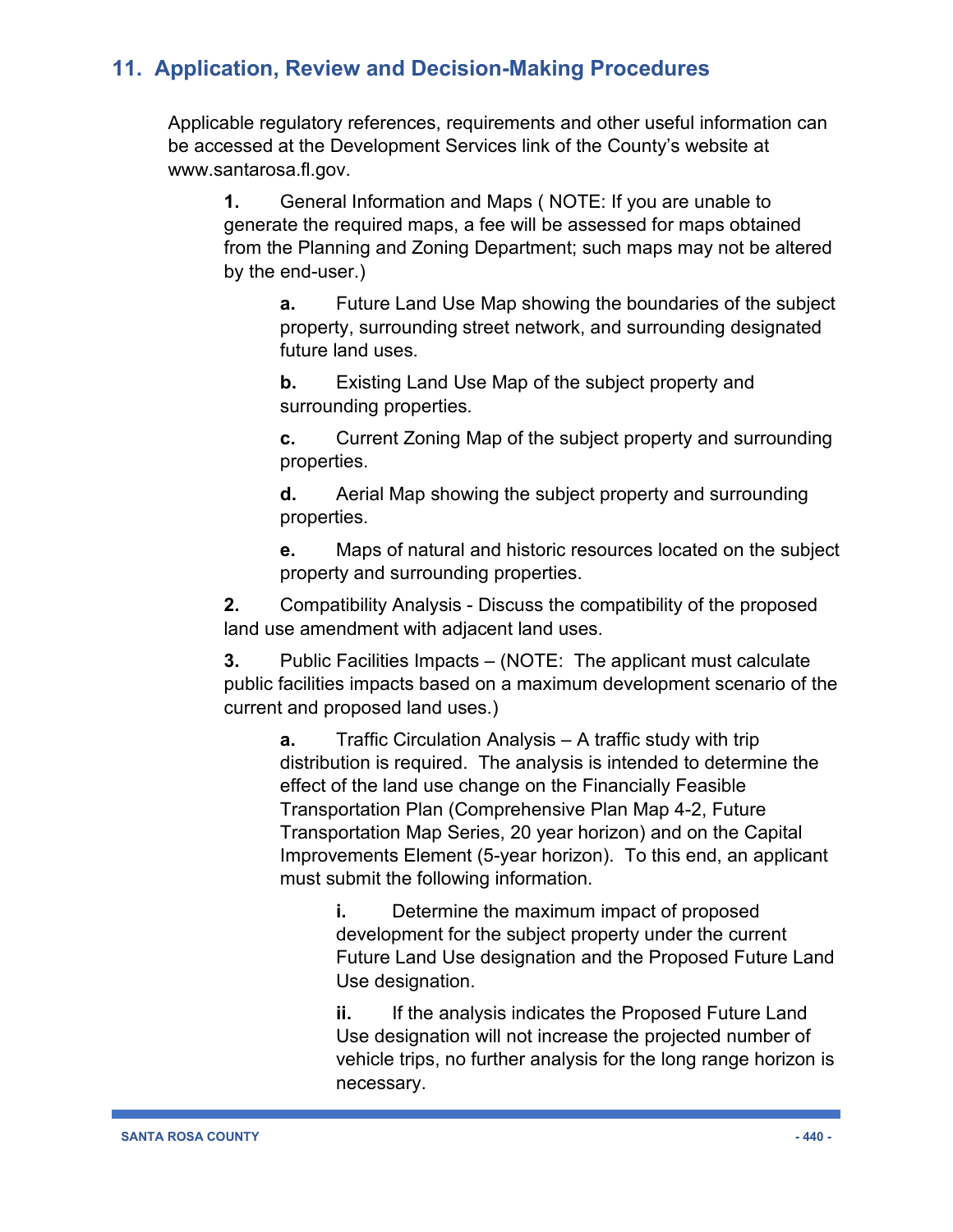**iii.** If the analysis indicates the Proposed Future Land Use designation will increase the projected number of vehicle trips, provide a projected capacity analysis for the impacted road segments for 2020 and 2040 year horizon.

**iv.** If the capacity analysis indicates available capacity to accommodate the projected impact, no further analysis is necessary. If the capacity analysis indicates that capacity is not available to accommodate the projected impact, the applicant should determine the scope and cost of improvements necessary to accommodate the development and the effect on the financial feasibility of the comprehensive plan.

**b.** Provide an existing 2020 & 2040 year future conditions analysis for each of the following:

- **i.** Sanitary Sewer
- **ii.** Potable Water
- **iii.** Surface Water/Drainage Basins
- **iv.** Solid Waste
- **v.** Parks, Recreation, and Open Space

**vi.** Schools (for requests involving more than 10 acres of property or proposed for residential development of more than 10 dwelling units per acre)

(NOTE: Staff will submit a school impact analysis to the Santa Rosa County School Board requesting a determination of student capacity. In the event that there is not adequate capacity available as calculated, the School Board shall entertain proportionate share mitigation; and, if proposed mitigation is accepted, enter into an enforceable and binding agreement with the affected local government and the developer.)

**c.** Analysis must include (but is not limited to) the following:

**i.** Franchise Area, Basin, or District in which the property is located;

**ii.** Letter of availability from sanitary sewer and potable water providers;

**iii.** Current Level of Service (LOS), and LOS standard of facilities serving the site;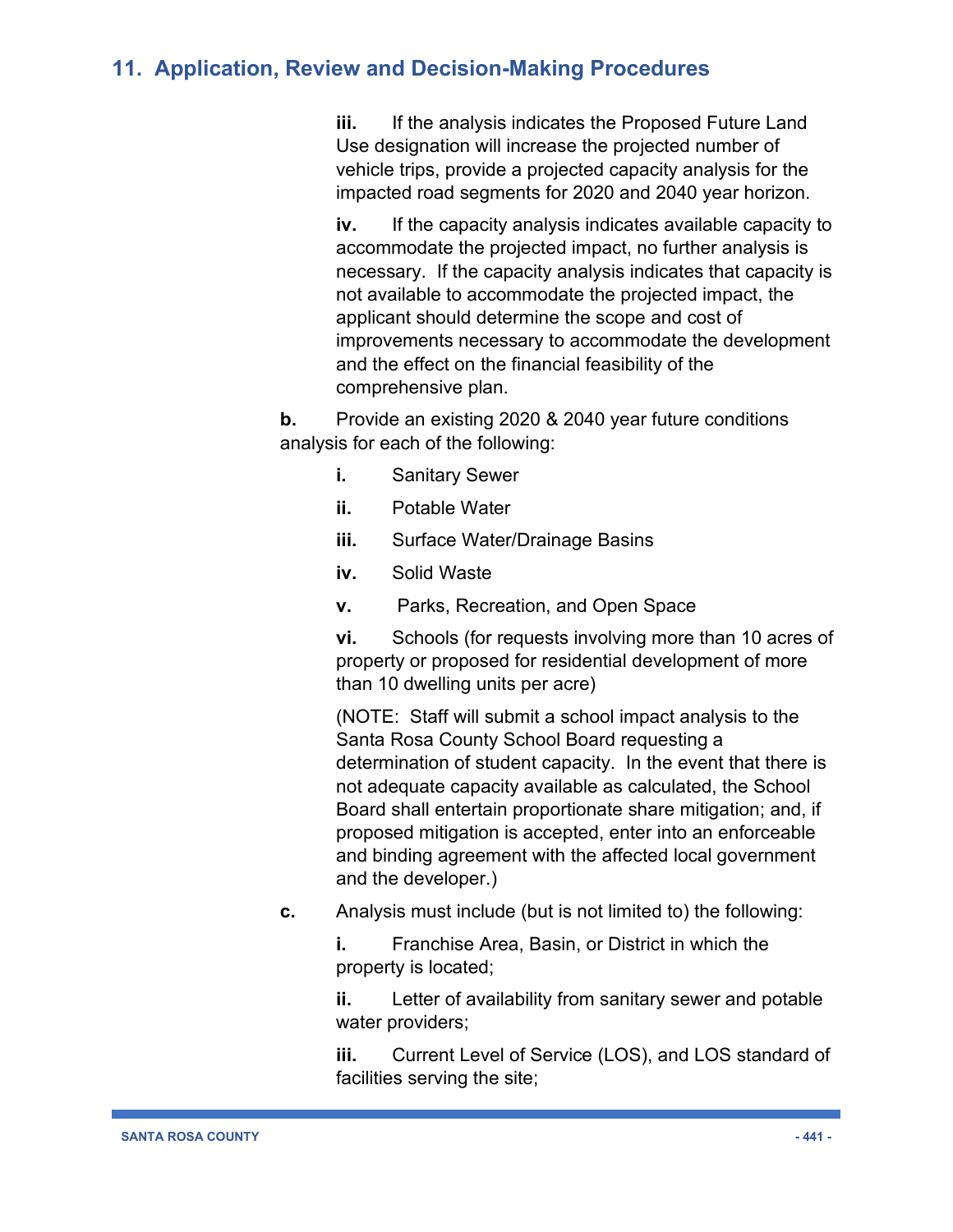**iv.** Projected 2020 – 2040 LOS under existing designation;

**v.** Projected 2020 – 2040 LOS under proposed designation; and

**vi.** Improvements/expansions currently programmed.

**4.** Environmental Impacts – Provide an overall analysis of the character of the subject property and surrounding properties, and assess the site's suitability for the proposed use upon the following;

**a.** A map of the biodiversity hotspots

**b.** A map and description of the soils found on the property (identify the source of the information).

**c.** A topographic map with property boundaries and 100 year flood prone areas indicated (as identified by FEMA).

**d.** A map delineating wetlands and rare & unique uplands.

**e.** A map of the habitat and vegetative landcover.

**f.** A map of the Strategic Habitat Conservation (as identified by Florida Fish & Wildlife Conservation Commission).

**5.** Impacts on Historic and/or Archeological Resources - List all historic resources (including structure, districts, and/or archeologically sensitive areas) and provide an analysis of the proposed change's impact on these resources. The following should be included with the analysis.

**6.** Internal Consistency with the Santa Rosa Plan

**a.** Discuss how the proposal affects established Santa Rosa County population projections, and the total population capacity of the Santa Rosa Comprehensive Plan Future Land Use Map.

**b.** List all goals and objectives of the Santa Rosa County Comprehensive Plan that are affected by the proposed amendment. This analysis should include an evaluation of all relevant policies under each goal and objective.

**c.** Describe how the proposal affects adjacent local governments and their comprehensive plans.

**d.** Demonstrate why the proposed change does not constitute Urban Sprawl. Indicators of sprawl may include but are not limited to: low-intensity, or single-use development; 'leap-frog' type development; radial strip, isolated or ribbon pattern type development; a failure to protect or conserve natural resources or agricultural land; limited accessibility; the loss of large amounts of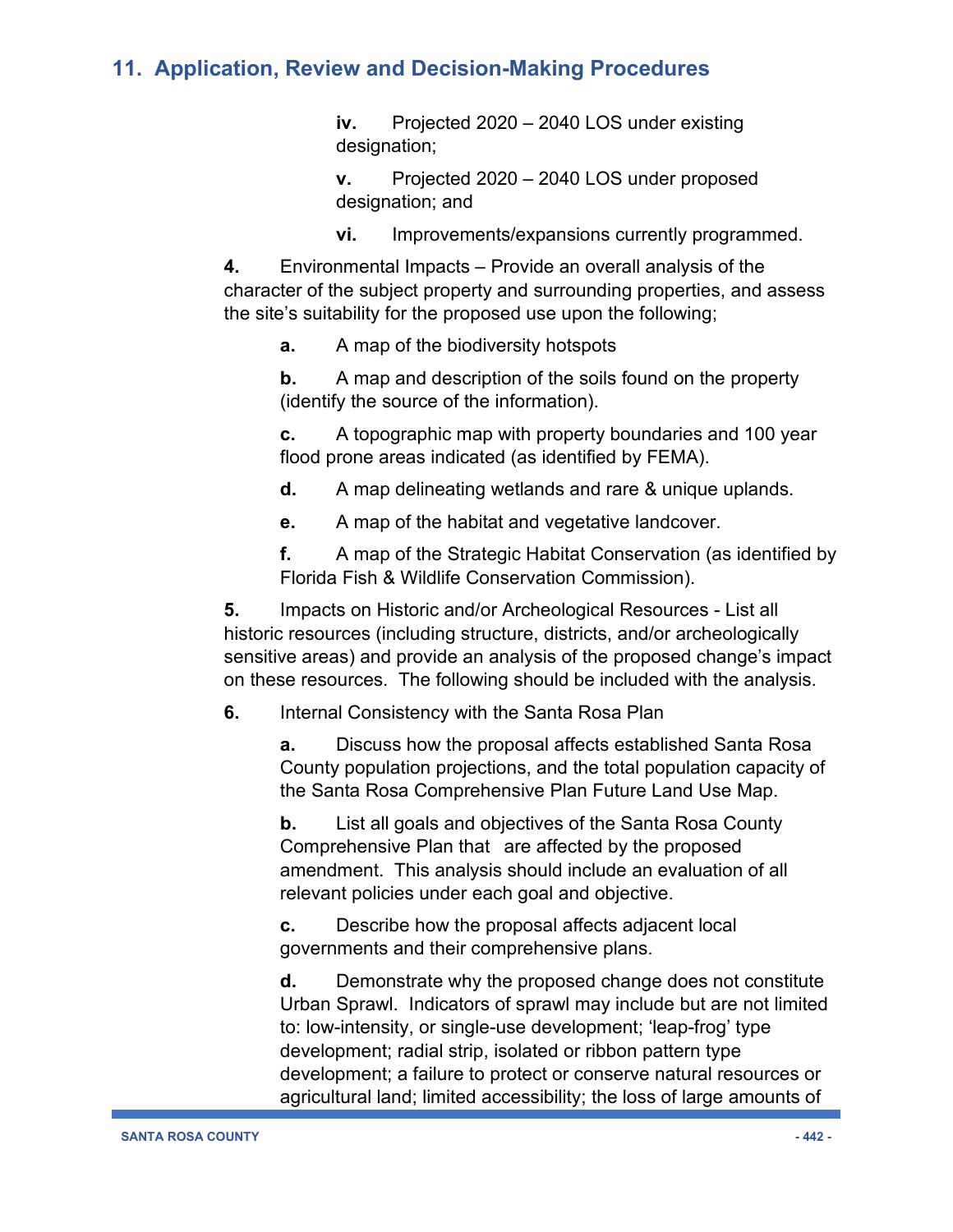functional open space; and the installation of costly and duplicative infrastructure when opportunities for infill and redevelopment exist.

**I.** An application fee.

**J.** An economic impact statement that details how or if this is an economic benefit to Santa Rosa County.

### **11.02.17 Additional Submittal Requirements for Special Exceptions**

**A.** All information required pursuant to section 11.02.02.

**B.** Parent Parcel Requests: If a parcel is located within a stormwater problem area, an engineered stormwater management plan will need to be submitted and approved prior to the request being granted.

**C.** Provide a site plan of property drawn to scale showing the property lines, dimensions, structures (existing and proposed), abutting streets and any other pertinent information.

**D.** A certified mailing label package, which consists of a certification letter from the Property Appraiser's office, a printout with a parcel map indicating all of the surrounding property owners to be notified and two (2) complete sets of mailing labels obtained by the Property Appraiser's office from the official tax records.

**E.** If the applicant is other than the property owner, provide authorization from the property owner. If the property is under contract for sale and the applicant is the buyer of the property, a copy of the sales agreement will suffice. Our intention is to ensure that proper authorization has been granted for this request.

**F.** An application fee.

### **11.02.18 Additional Submittal Requirements for Variances**

**A.** All information required pursuant to section 11.02.02.

**B.** Provide a site plan of property drawn to scale showing the property lines, dimensions, structures (existing and proposed), abutting streets and any other pertinent information.

**C.** A certified mailing label package, which consists of a certification letter from the Property Appraiser's office, a printout with a parcel map indicating all of the surrounding property owners to be notified and two (2) complete sets of mailing labels obtained by the Property Appraiser's office from the official tax records.

**D.** If the applicant is other than the property owner, provide authorization from the property owner. If the property is under contract for sale and the applicant is the buyer of the property, a copy of the sales agreement will suffice.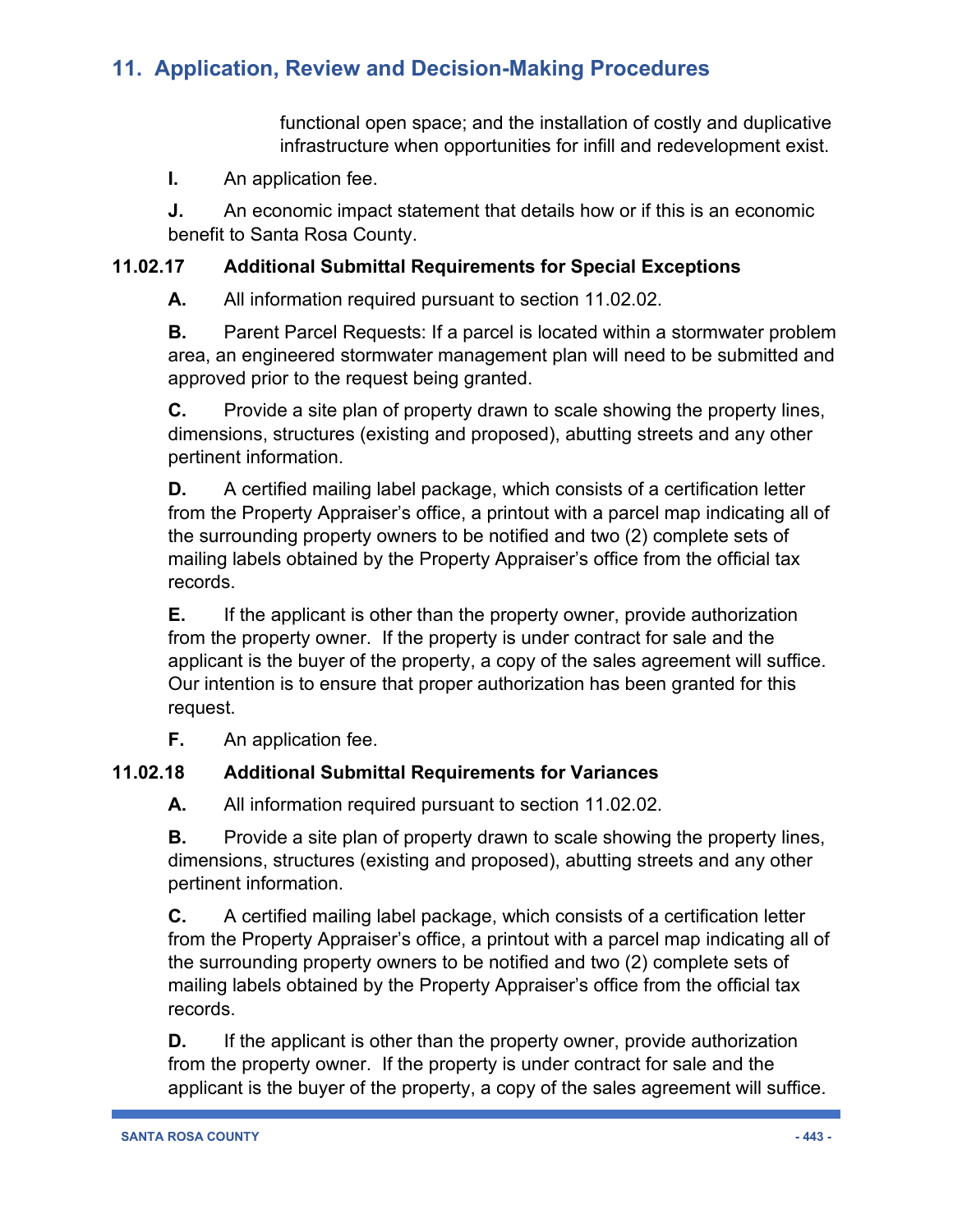Our intention is to ensure that proper authorization has been granted for this request.

**E.** An application fee.

#### **11.02.19 Additional Submittal Requirements for Bagdad Certificate of Appropriateness**

**A.** All information required pursuant to section 11.02.02

**B.** Submit photos of existing conditions.

**C** Provide a copy of plans (drawings or sketches) showing front and side elevations to show the architectural design of the building including proposed materials. If the building is to be altered, renovated, demolished or razed, provide elevations of the building before and after the proposed work is done.

**D.** Provide a copy of the site plan (plot plan or site layout) drawn to scale showing all site improvements or features such as building setbacks, location of existing trees, existing and proposed building layout, parking, fences, accessory buildings, signs, and lights.

**E.** Provide material samples and/or specifications.

**F.** If you are a contractor or other representative submitting for review, please provide written approval from the owner.

**G.** The applicant, or their representative, is required to attend the Bagdad Architectural Advisory Board meeting at which their request will be heard.

**H.** An application fee.

# **11.03.00 NOTICE REQUIREMENTS**

### **11.03.01 Generally**

**A.** All notices required by this chapter shall contain the following information:

**1.** The name of the applicant;

**2.** The location of the property for which Development approval is sought;

**3.** The nature of the approval sought by the applicant;

**4.** The type of review, re-hearing or appeal applicable to the application for Development approval; and

**5.** The date, time and place of any applicable public hearings on the application.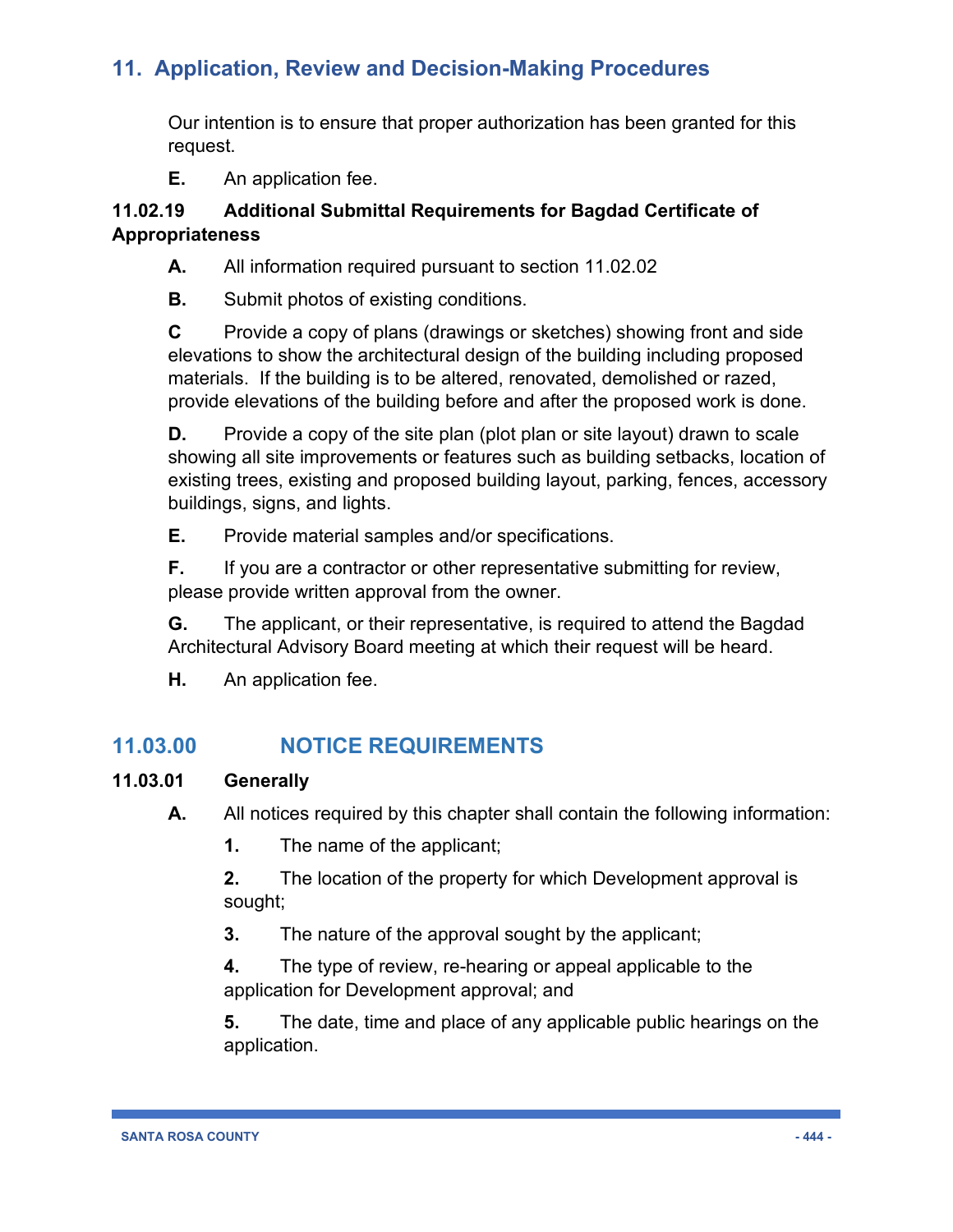**B.** Any notice required by this LDC to be mailed, posted or published (except a notice required by Florida Statutes to be given on a different schedule) shall be mailed, posted or published as appropriate at least fourteen (14) days before the applicable public hearing.

**C.** Any notice required by the Florida Statutes to be published in a newspaper shall comply with the applicable requirements of the Florida Statutes as to form, content, time and manner of Publication.

### **11.03.02 Neighborhood Notice**

**A.** For appeals, variances, conditional uses and special exceptions letters shall be sent via first class mail explaining the nature of the appeal, variance, conditional use or special exception and the time, date, and location of the meeting to be held to consider such variance, conditional use or special exception. For appeals and variances, letters shall be sent to all property owners within one hundred and fifty (150) feet of the property where said appeal or variance, is proposed. However, if the variance is for a structure greater than 35' in height, the notice shall be sent to property owners within five hundred (500') feet, or for any type of borrow pit, C&D, or LCD disposal facility, the notice shall be sent to property owners within fifteen hundred (1,500) feet of the property where said request is made. If the variance is located in the Rural Protection Zone, as identified by the Rural Development Plan, notice shall be sent to property owners within five hundred (500') feet of the boundary of the subject property, or 1,500 feet for structures 35 feet in height. For conditional uses or special exceptions, letters shall be sent to all property owners within five hundred (500') feet; however if the property is located within the Rural Protection Zone, the notification range shall be 1,500 feet.

**B.** For rezonings and land use amendments a letter to be sent via first class mail to all property owners within 500 feet of the boundary of the subject property (as determined by the Office of the Property Appraiser); however, if the rezoning or land use amendment is located in the Rural Protection Zone, as identified by the Rural Development Plan, notice shall be sent to property owners within fifteen hundred feet (1,500) feet of the boundary of the subject property. For any type of borrow pit or disposal facility (LCD or C&D), the notice shall be sent to property owners within fifteen hundred (1,500) feet of the property where said rezoning is proposed.

**C.** The notice letters shall be mailed at least fourteen (14) days prior to the hearing.

### **11.03.03 Posted Notice**

**A.** When required by this LDC, the Planning and Zoning Department shall post a sign on the said property clearly readable from the nearest road and stating the same information as the letters.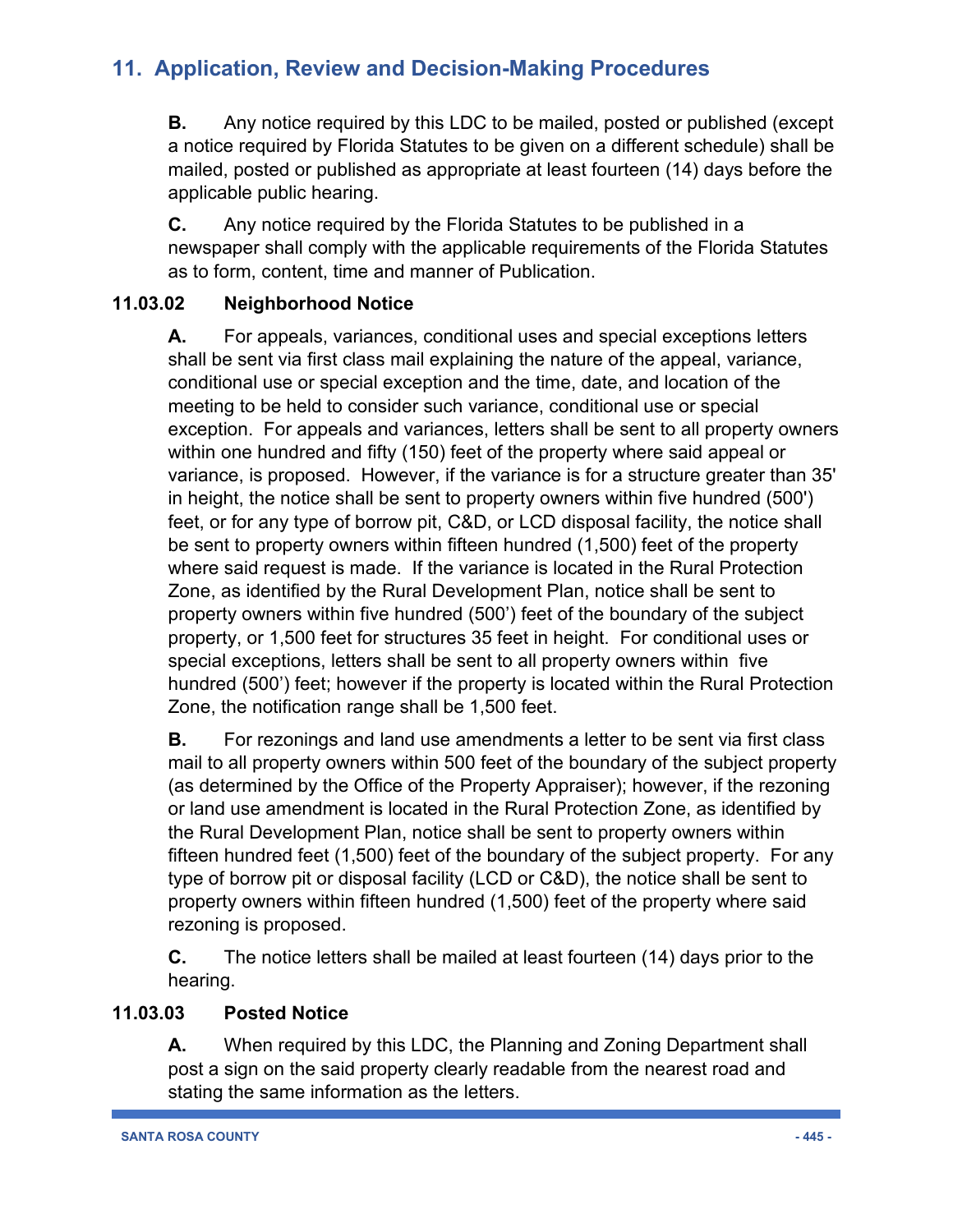**B.** The sign shall be no smaller than twenty (20) inches by thirty (30) inches.

**C.** The sign shall be posted at least fourteen (14) days prior to the hearing.

**D.** Posted Notice may be removed after the conclusion of the hearing of which notice is given.

**E.** Removal of the posted notice by the applicant prior to the public hearing may delay any potential board action.

### **11.03.04 Published Notice**

**A.** When required by this LDC, the Planning and Zoning Department shall publish or cause to be published, a notice in a standard size or tabloid size newspaper qualified for legal advertisements in the County.

**B.** The published notice shall appear at least fourteen (14) days prior to the hearing.

# **11.04.00 GENERAL PROCEDURES**

### **11.04.01 Determination of Completeness and Consistence with Regulations**

**A.** The Planning and Zoning Department shall provide notice via mail or electronic mail to the applicant within thirty (30) days (except as provided below) of receipt of an application stating that the application is complete and that the proposed action complies with the applicable provisions of the Comprehensive Plan and LDC or stating with specificity any deficiencies which if cured, would make the application properly completed and in compliance with applicable regulations. Failure to timely provide such notices shall not be deemed an acknowledgement of completeness and consistency with applicable regulations.

**B.** The applicant shall have forty-five (45) days from the date of each notice to correct the deficiencies. Until the applicant corrects the deficiencies, the Departments will take not further action for processing the application. If the applicant fails to correct the deficiencies within the forty-five (45) day period, the application shall be deemed withdrawn.

**C.** Plans submitted in response to a notice specifying deficiencies shall be processed according to 10.05.01(A). The applicant shall then respond to any further notice by the Departments according to 10.05.01(B).

**D.** The Planning and Zoning Department shall process the application for review and action in accordance with the procedures applicable to that type of application as established.

### **11.04.02 Application Reviews**

**A.** Residential Application Reviews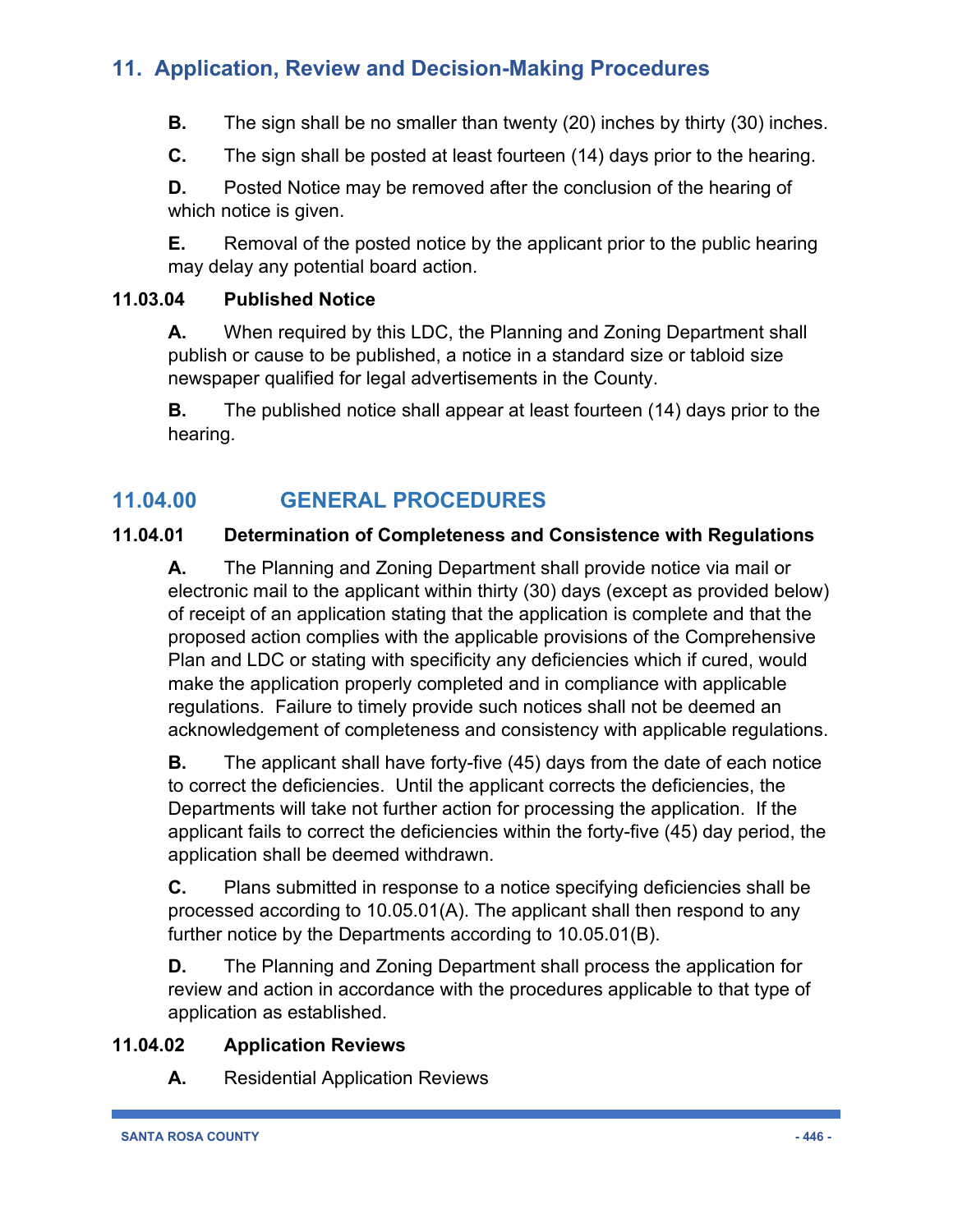### **1.** Access Management Application

**a.** The Planning and Zoning Department will review the application for completeness and if deemed complete will complete the review within ten (10) business days.

**b.** If the application is approved, a copy of the approval will be given to the applicant for submission to the Public Works Department prior to issuance of any driveway permits.

### **2.** Coastal Construction Application

**a.** The Planning and Zoning Department will review the application for completeness and if deemed complete will complete the review within ten (10) business days.

**b.** If the application is approved, a copy of the approval will be given to the Building Inspections Department for inclusion with the Building permit application.

### **3.** Parent Parcel Application

**a.** The Planning and Zoning Department will review the application for completeness and if deemed complete will complete the review within ten (10) business days.

**b.** If the application is approved, a copy of the approval will be given to the applicant.

### **4.** Minor Subdivision Application

**a.** The Planning and Zoning Department will review the application for completeness and if deemed complete will complete the review within ten (10) business days.

**b.** If the application is approved, a copy of the approval will be given to the applicant. To obtain building permits created through this process, a copy of this approved form must be submitted with the building permit to the Building Inspections Department.

**c.** All Minor Subdivision lot splits must be recorded with the Santa Rosa County Clerk of Courts within one (1) year of application filing.

- **5.** Subdivision Application
	- **a.** See Section 4.03.00

### **B. Commercial Reviews**

**1.** Itinerant Vendor Application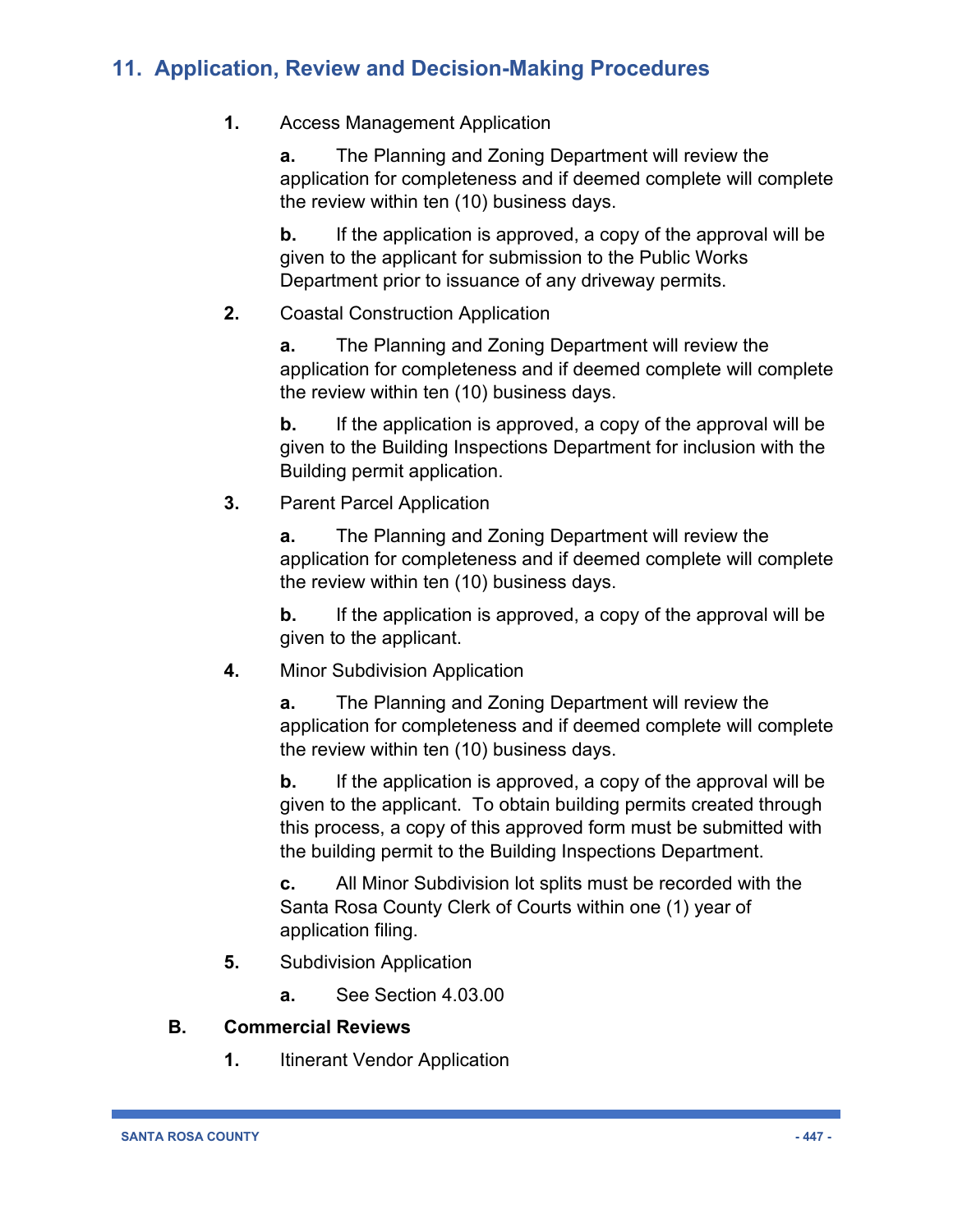**a.** The Planning and Zoning Department will review the application for completeness and if deemed complete will complete the review within ten (10) business days.

**b.** If the application is approved, a copy of the approval will be given to the applicant. To obtain building permits created through this process, a copy of this approved form must be submitted with the building permit to the Building Inspections Department.

**2.** Major Land Clearing Application

a. The Planning and Zoning Department will review the application for completeness and if deemed complete will complete the review within ten (10) business days.

**b.** If the application is approved, a copy of the approval will be given to the applicant.

**3.** Minor Land Clearing Application

**a.** The Planning and Zoning Department will review the application for completeness and if deemed complete will complete the review within ten (10) business days.

**b.** If the application is approved, a copy of the approval will be given to the applicant.

**4.** Off Premise Sign Application

**a.** The Planning and Zoning Department will review the application for completeness and if deemed complete will complete the review within ten (10) business days.

**b.** If the application is approved, a copy of the approval will be given to the applicant. To obtain building permits created through this process, a copy of this approved form must be submitted with the building permit to the Building Inspections Department.

**5.** Site Plan Application

**a.** The Planning and Zoning Department will review the application for completeness and if deemed complete will complete the review within ten (10) business days.

**b.** If the application is approved, a copy of the approval will be given to the applicant. To obtain building permits created through this process, a copy of this approved form must be submitted with the building permit to the Building Inspections Department.

**6.** Tree Removal Application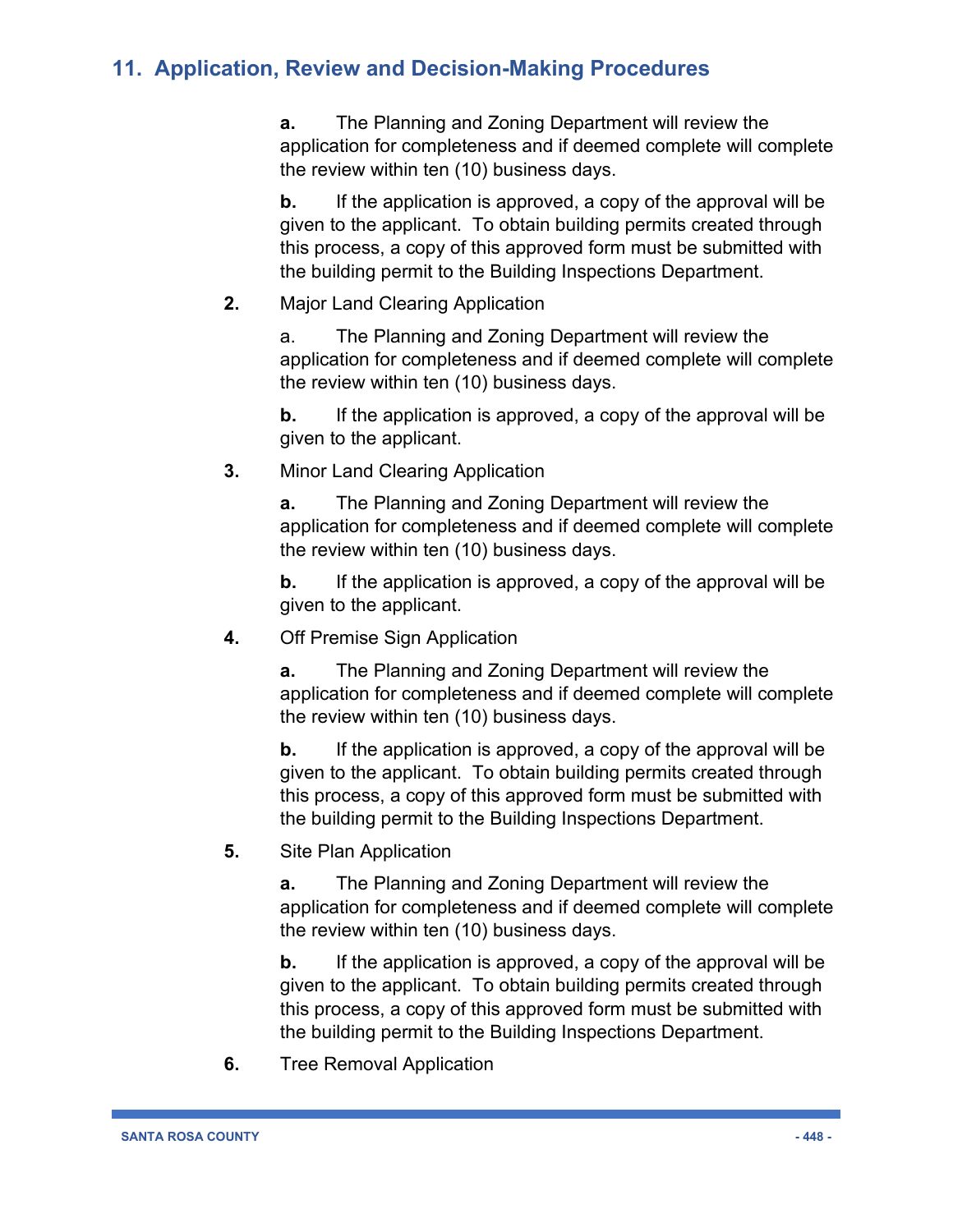**a.** The Planning and Zoning Department will review the application for completeness and if deemed complete will complete the review within ten (10) business days.

**b.** If the application is approved, a copy of the approval will be given to the applicant.

### **11.04.03 Enforcement, Violations and Penalties**

**A**. The Santa Rosa County Administration is hereby directed to enforce this ordinance. Enforcement may be compelled by the County Administrator, and their designee.

**B**. Penalties – The Santa Rosa County Administration is hereby directed to enforce this ordinance. Enforcement may be compelled by the County Administrator or any other official of Santa Rosa County designated by the County Administrator or the Board of County Commissioners

### **11.04.04 Interpretation, Purpose and Conflict**

In interpreting and applying the provisions of this ordinance, they shall be held to be the minimum requirements for the promotion of the public health, safety, morals and general welfare of the community. It is not intended by this ordinance to interfere with or abrogate or annul any easements, covenants or other agreements between parties, provided, however, that where this ordinance imposes a greater restriction upon the use of buildings or premises, or upon the height of buildings, or required larger open spaces than are imposed or required by other ordinances, rules, regulation or by easements, covenants or agreements, the provisions of this ordinance shall control. If, because of error or omission in the zoning map, any property in the Santa Rosa County, Florida, Planning area is not shown as being in a zoning district, the classification of such property shall be "R 1" Single Family, unless changed by amendment to the zoning ordinance.

### **11.05.00 ZONING BOARD PROCEDURES**

#### **11.05.01 Generally**

These procedures are set forth in this section are applicable to the Zoning Board.

### **11.05.02 Procedure for Filing Applications**

All applications to the Board for granting of variances, special exceptions, conditional uses, rezonings, small scale comprehensive plan amendments, to this ordinance shall be filed with the Planning and Zoning Department, no later than thirty (30) business days prior to the next regularly scheduled meeting, large scale comprehensive plan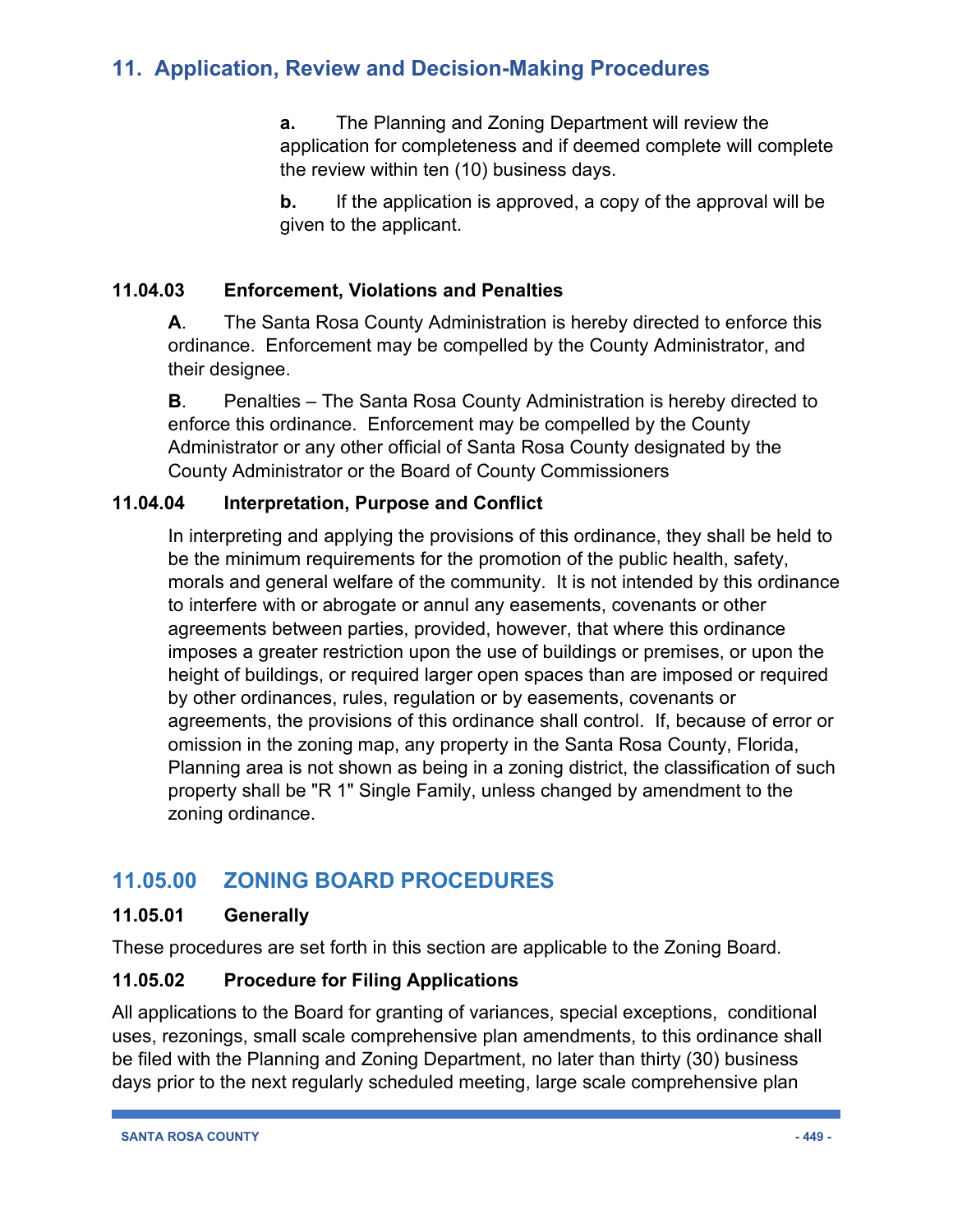amendments shall be filed with the Planning and Zoning Department, no later than sixty (60) business days prior to the next regularly scheduled meeting and thereupon the Board shall consider such application.

The certified mailing label package, which consists of a certification letter from the Property Appraiser's office, a printout with a parcel map indicating all of the surrounding property owners to be notified and two (2) complete sets of mailing labels obtained by the Property Appraiser's office from the official tax records.

Mailing labels required as part of the applications will only be held in the Planning and Zoning Department for six (6) months without the accompanying application.

### **11.05.03 Consideration by the Zoning Board**

**A.** Special Exceptions and Variances – In considering all proposed variations to this ordinance, the Board shall, before making any finding in a specific case, first determine that the proposed variance or special exception will not constitute any change in the districts shown on the zoning map and will not impair an adequate supply of light and air to adjacent property, or materially increase the congestion in public streets, or increase public danger of fire safety, or materially diminish or impair established property values within the surrounding area, or in any respect impair the public health, safety, morals and general welfare of Santa Rosa County. All approved variances and special exceptions shall be developed and maintained as approved by the Zoning Board or Board of County Commissioners as applicable. Failure to do so shall constitute a violation of this ordinance.

**B.** Conditional Uses – To hear and make a recommendation to the Board of County Commissioners regarding land uses which are conditional within each zoning district. The Board shall be charged with considering the criteria, general and, with respect to the proposed use and assessing the impact said use may have on the surrounding area.

**C.** Rezonings, Small Scale Comprehensive Plan Amendments and Large Scale Comprehensive Plan Amendments – Planning and Zoning Department shall transmit the completed submittal application to the Zoning Board for consideration at its next available meeting. The Zoning Board may make a final recommendation at its next regularly scheduled meeting or take action during the following meeting. In any case, it shall hear and evaluate comments from the Planning and Zoning Department and such other departments as may be pertinent.

**D.** Additional Considerations and Requirements in Review of Coastal Setback Variance Request (Protective Shoreline Structures)

**1.** Explanation of Need - Protective shoreline structures water-ward of the setback line shall not receive a variance unless the applicant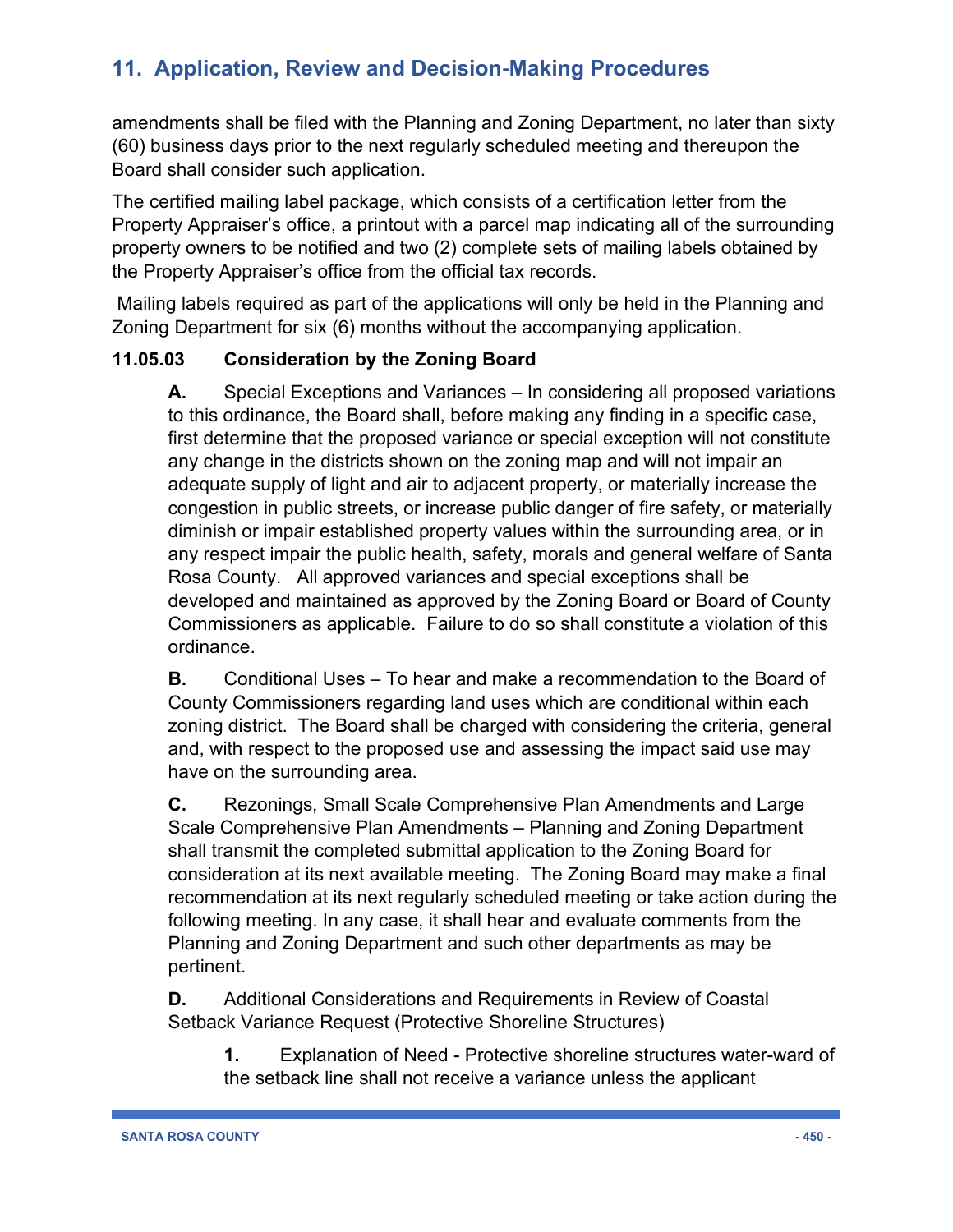demonstrates to the Board's satisfaction that the subject property is critically imperiled due to the imminent probability of the projected wave up-rush predicted in the study by the University of Florida Coastal and Oceanographic Engineering Department, endorsed by the Florida Department of Environmental Protection (DEP) pursuant to Florida Statutes 161.053, or as amended.

The applicant shall present a description of the exceptional physical conditions of the property and other special conditions which render compliance with the construction setback line a demonstratable hardship. The applicant shall submit scaled drawings showing the location of upland and adjacent structures, mean high water line, and the construction setback line referenced to DEP monuments if applicable.

**2.** Impact on Shoreline Preservation and Stability of Adjacent Property - Before applications for a Department of Environmental Protection (DEP) permit, the applicant shall prove to the Board's satisfaction that the location, alignment and general design of the structure shall not reasonably impair shoreline stability and shall minimize the erosive tendency of hardened shoreline structures.

The applicant shall provide a design concept prepared by an engineer registered in the State of Florida with experience in shoreline erosion problems and solutions. The said engineer shall certify that the location, alignment and design of the structure shall minimize adverse impacts to the shoreline system and adjacent properties; and that the location and alignment of the structure shall be as far landward as possible to provide maximum opportunity for natural dissipation of energy arising from wave uprush. An approved DEP permit or detailed engineering including design or revetment to dissipate energy; methods of anchoring and tie-in, and other structural features shall be examined by the County Zoning Board as part of site plan review if variance requests are being considered.

**3.** Sub-grade Revetments; Sand and Vegetative Cover; and Sand Replenishment - The Board shall require where reasonable and practical the use of sub-graded revetments, sand cover and vegetative cover over all shoreline structures together with a sand replenishment program to maximize natural dissipation of energy from wave up-rush, decrease scour and generally minimize erosive tendencies of hardened structures. All sub-graded structures shall be required.

**4.** Removal of Structures - Any shoreline protective structure approved by the Board for a variance and subsequently constructed shall be displaced and removed if either the subject structure or the primary protected upland structure is destroyed or damaged to an extent greater than fifty percent (50%) and variance for reconstruction of the same is not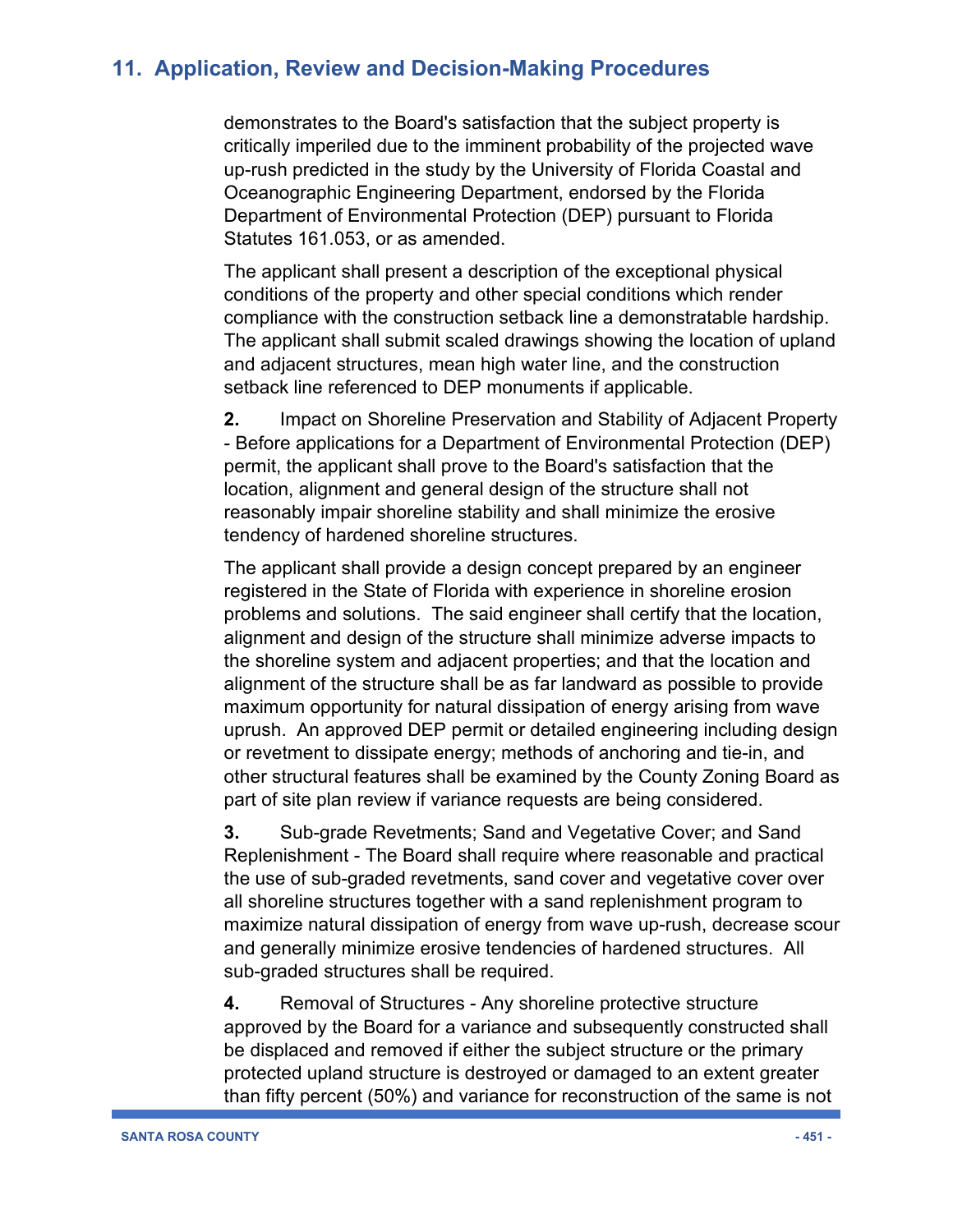subsequently granted water-ward of the setback line by both the Board and the State of Florida Department of Environ-mental Protection.

**E.** Special Exceptions - Navarre Beach: The Zoning Board shall hear and decide such Special Exceptions, as specifically authorized by this ordinance. The Zoning Board may decide:

**1.** Such questions as are involved in determining whether Special Exceptions should be granted;

**2.** To grant Special Exceptions with such conditions and safeguards as are appropriate under this LDC;

**3.** To deny Special Exceptions when not in harmony with the purpose and intent of this ordinance. A Special Exception shall not be granted by the Zoning Board unless and until:

**a.** A written application for a Special Exception is submitted indicating the section of this ordinance under which the Special Exception is sought and stating the grounds on which it is requested.

**b.** A public hearing shall be held by the Zoning Board. The owner of the property for which Special Exception is sought or their agent and the owners of property within 250 feet of the affected property shall be notified by mail, at least fourteen (14) days prior to the public hearing.

Notice of such hearing shall be posted in a conspicuous spot on the property for which Special Exception is sought.

**c.** The public hearing shall be held by the Zoning Board. Any party may appear in person or by agent or attorney.

**d.** Before a Special Exception shall be issued, the Board shall make written finding certifying compliance with the specific rules governing individual Special Exceptions and that satisfactory provision and arrangement have been made concerning the following where applicable:

**i.** Ingress and egress to property and proposed structures thereon with particular references to automotive and pedestrian safety and convenience, traffic flow and control, and access in case of fire or catastrophe.

**ii.** Off street parking and loading areas where required with particular attention to the items in (a) above, and the economic, noise, glare, or odor effects of the Special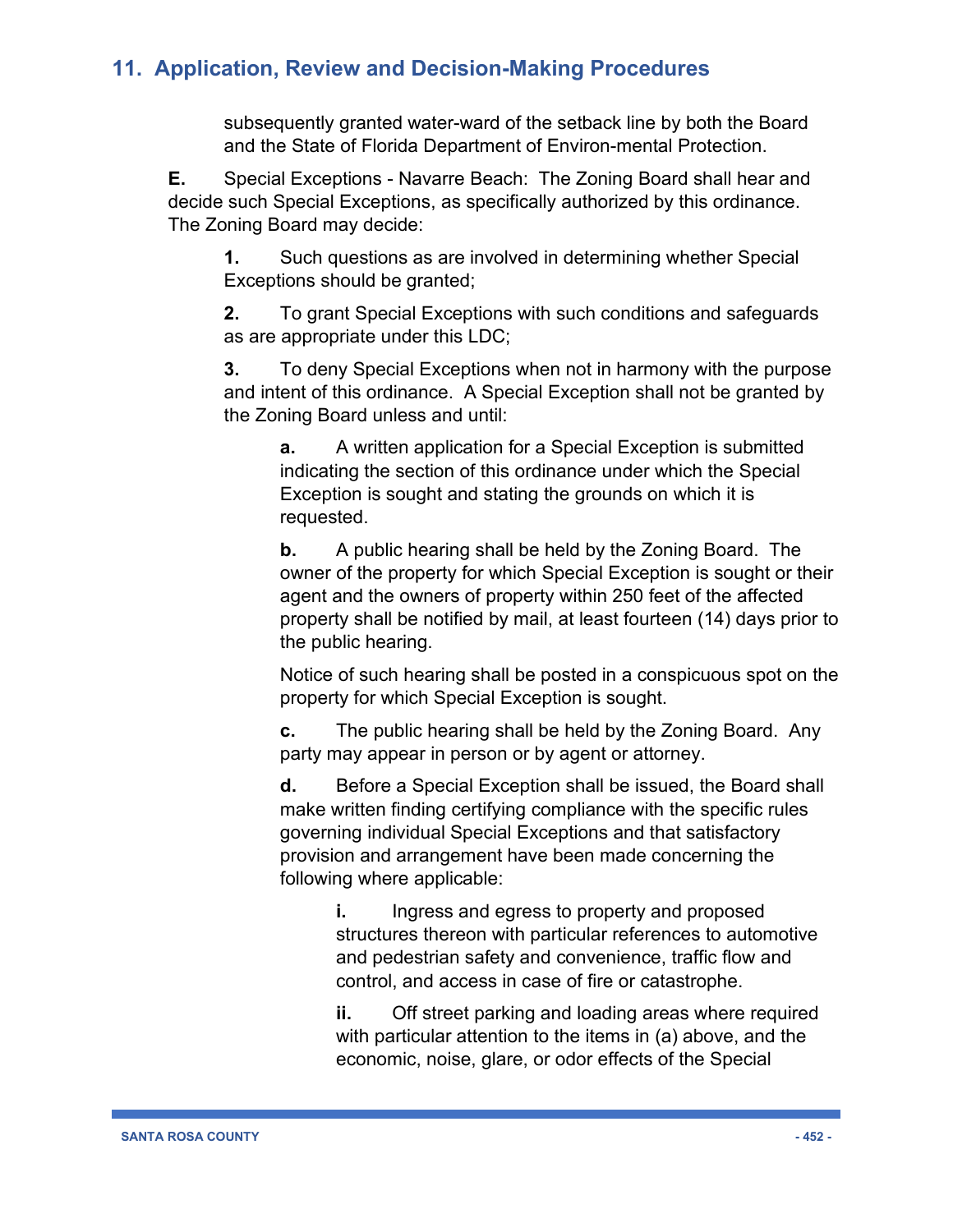Exception from adjoining properties and properties generally in the District.

**iii.** Refuse and service areas with particular reference to items (i) and (ii) above.

**iv.** Utilities with reference to location, availability and compatibility including maintenance of level of service standards where appropriate.

**v.** Screening and buffering with reference to type, dimension and character.

**vi.** Signs, if any, and proposed exterior lighting with reference to glare, traffic safety, economic effect, and compatibility and harmony with properties in the District.

**vii.** Required yards and other open space.

**viii.** General compatibility with adjacent properties and other property in the District.

**e.** The Zoning Board may impose such conditions on the granting of the Special Exceptions as may be necessary to prevent injurious effect on other property in the district.

**f.** Notification: Within fifteen (15) days of the date of public hearing, the Zoning Board shall send to the person or entity requesting the Special Exception a notification of the action taken.

### **11.05.04 Consideration by the Board of County Commissioners**

Upon receipt of the report from Zoning Board, the County Commission shall set a date for a public hearing for consideration of the conditional use and/or rezoning requests.

With the consent of the applicant, a conditional use or rezoning may be approved subject to specific conditions, including but not limited to use restrictions, density restrictions, buffering provisions or access limitations. Any such condition shall be specified in the ordinance approving the rezoning. This provision is not intended to replace the variance process and may not be used to vary Land Development Code performance standards. If complex conditions are proposed during a public hearing, the request may be continued to the next available rezoning meeting to allow time for detailed review.

### **11.05.05 Time for Reapplying after Denial**

No new application for amendment, change or modification of the boundaries or districts, regulations or restrictions contained in this ordinance shall be permitted to be filed until after the expiration of twelve (12) months from the filing of a previous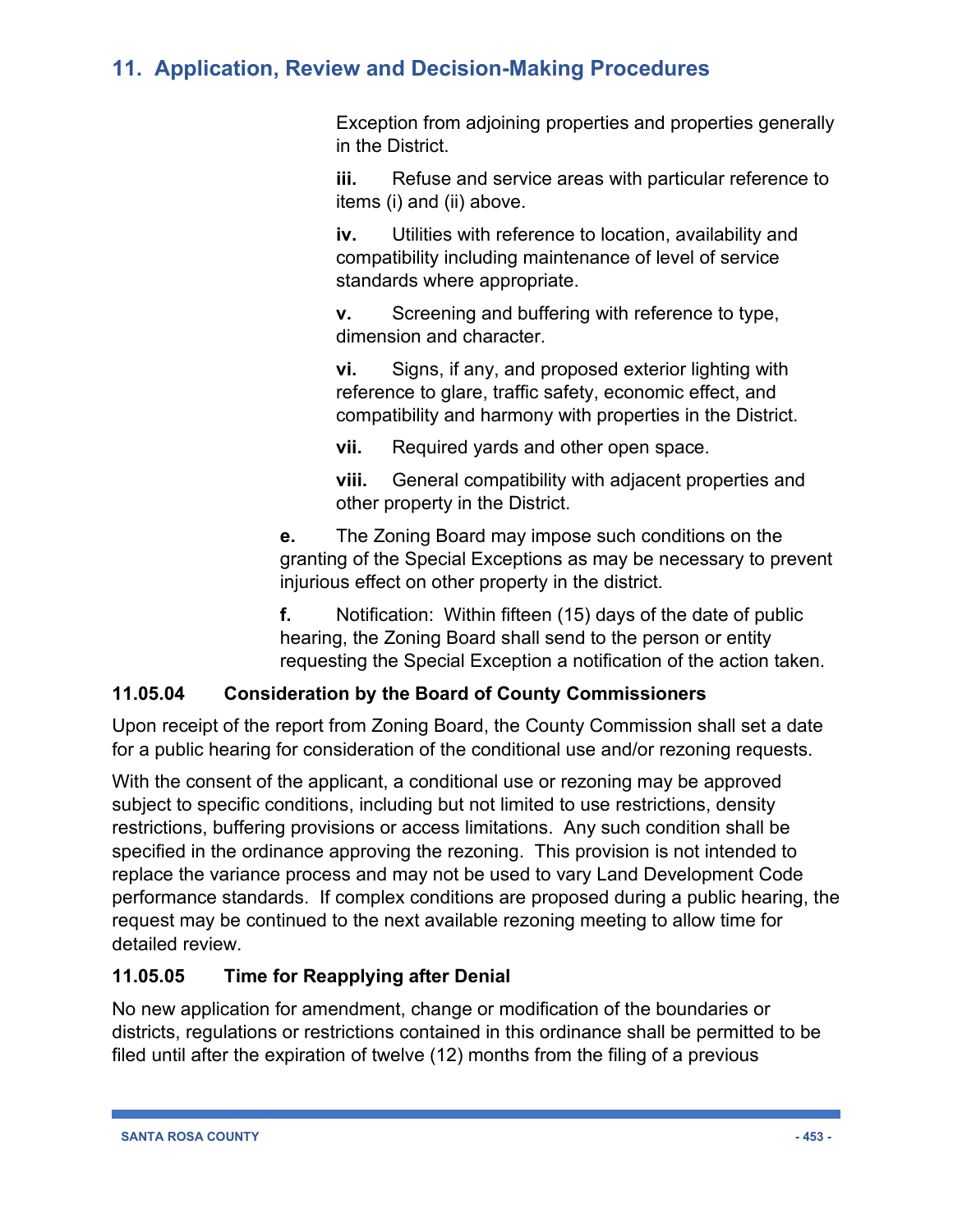application with the Planning Director as provided in this Section (above), covering substantially the same provisions.

### **11.05.06 Approvals for Conditional Uses, Special Exceptions and Variances**

Decisions made by the Zoning Board and/or Board of County Commissioners to approve a conditional use, special exception or variance is good for forty eight (48) months from the date of approval.

### **11.05.07 Comprehensive Plan Amendments**

The Board of County Commissioners will, from time to time, establish dates for consideration of proposed plan amendments and such dates shall be determined based upon the needs of Santa Rosa County, applicants for development approval and requirements of law. As part of the proposed plan amendments there shall be an impact statement included in the analysis. The impact statement shall include the following: staff impacts, community impacts, economic value, and environmental impacts and shall be provided by the person or agency requesting the change.

**A.** Local Planning Agency Consideration - The Santa Rosa County Zoning Board serves as the local planning agency. Prior to any plan amendment being proposed or adopted by the Board of County Commissioners, the Local Planning Agency (LPA) shall conduct a public hearing and promulgate recommendations on each plan amendment so considered.

**B.** Upon receipt of the LPA recommendation, the Board of County Commissioners may propose Comprehensive Plan amendments and develop such amendments with the requisite data and analysis pursuant to Section 163.3184, F.S. and pursuant to relevant Florida Administrative Code provisions (i.e., Rule 9J-11, F.A.C).

**C.** Department of Economic Opportunity Review - Pursuant to Florida Statutes, the Board of County Commissioners will transmit proposed large scale plan amendments and adopted small-scale amendments to the Florida Department of Economic Opportunity (DEO). Upon receipt of DEO comments on proposed large scale amendments, the Board of County Commissioners may proceed with the adoption process as defined in Section 163.3184, F.S.

### **11.05.08 Land Development Code Amendments**

The Board of County Commissioners will, from time to time, establish dates for consideration of proposed Land Development Code amendments and such dates shall be determined based upon the needs of Santa Rosa County, applicants for development approval and requirements of law. As part of the proposed Land Development Code Development amendments there shall be an impact statement included in the analysis. The impact statement shall include the following: staff impacts, community impacts, economic value, and environmental impacts and shall be provided by the person or agency requesting the change.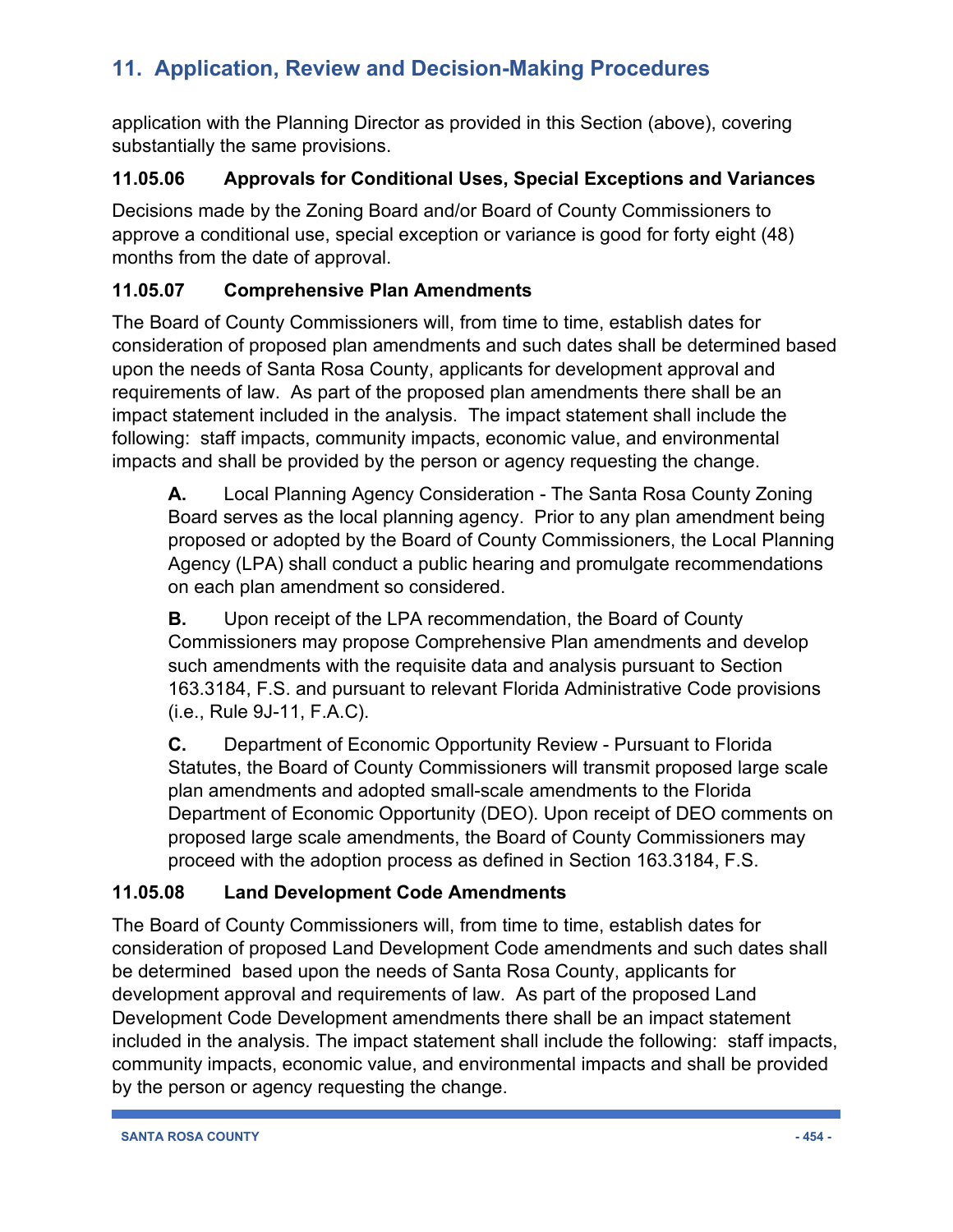A. Local Planning Agency Consideration - The Santa Rosa County Zoning Board serves as the local planning agency. Prior to any Land Development Code amendment being proposed or adopted by the Board of County Commissioners, the Local Planning Agency (LPA) shall conduct a public hearing and promulgate recommendations on each Land Development Code amendment so considered.

B. Upon receipt of the LPA recommendation, the Board of County Commissioners may propose Land Development Code amendments and develop such amendments with the requisite data and analysis.

### **11.05.09 Public Participation**

The public participation procedures defined and described in Chapter Four of the adopted Santa Rosa County Comprehensive Plan (Ordinance No. 90-52) shall be followed.

# **11.06.00 BAGDAD ARCHITECTURAL ADVISORY BOARD PROCEDURES**

### **11.06.01 Generally**

The procedures set forth in this section are applicable to the Bagdad Architectural Advisory Board.

### **11.06.02 Procedures for Filing an Application**

All applications to the Board for granting a Certificate of Appropriateness for the Bagdad Historic District shall be filed with the Planning and Zoning Department, no later than fourteen (14) calendar days prior to the next regularly scheduled meeting and thereupon the Board shall consider such application.

Any new restoration or new construction projects will be presented to this board for its approval upon review by the Planning and Zoning Department and prior to the issuance of any county building permits. The Architectural Advisory Board will insure that proposed development activity is consistent with the Land Development Code and associated Design Manual.

### **11.06.03 Considerations by the Bagdad Architectural Advisory Board**

**A.** The BAAB shall be responsible for performing design review and rendering decisions as part of the approval process for all new development, demolitions, building relocations, building alterations, and similar activities for properties within Bagdad's designated Historic and Conservation Overlay Districts.

**B.** The reasoning behind each BAAB decision shall be stated in the official minutes of the meeting, which shall be formally approved by the BAAB in a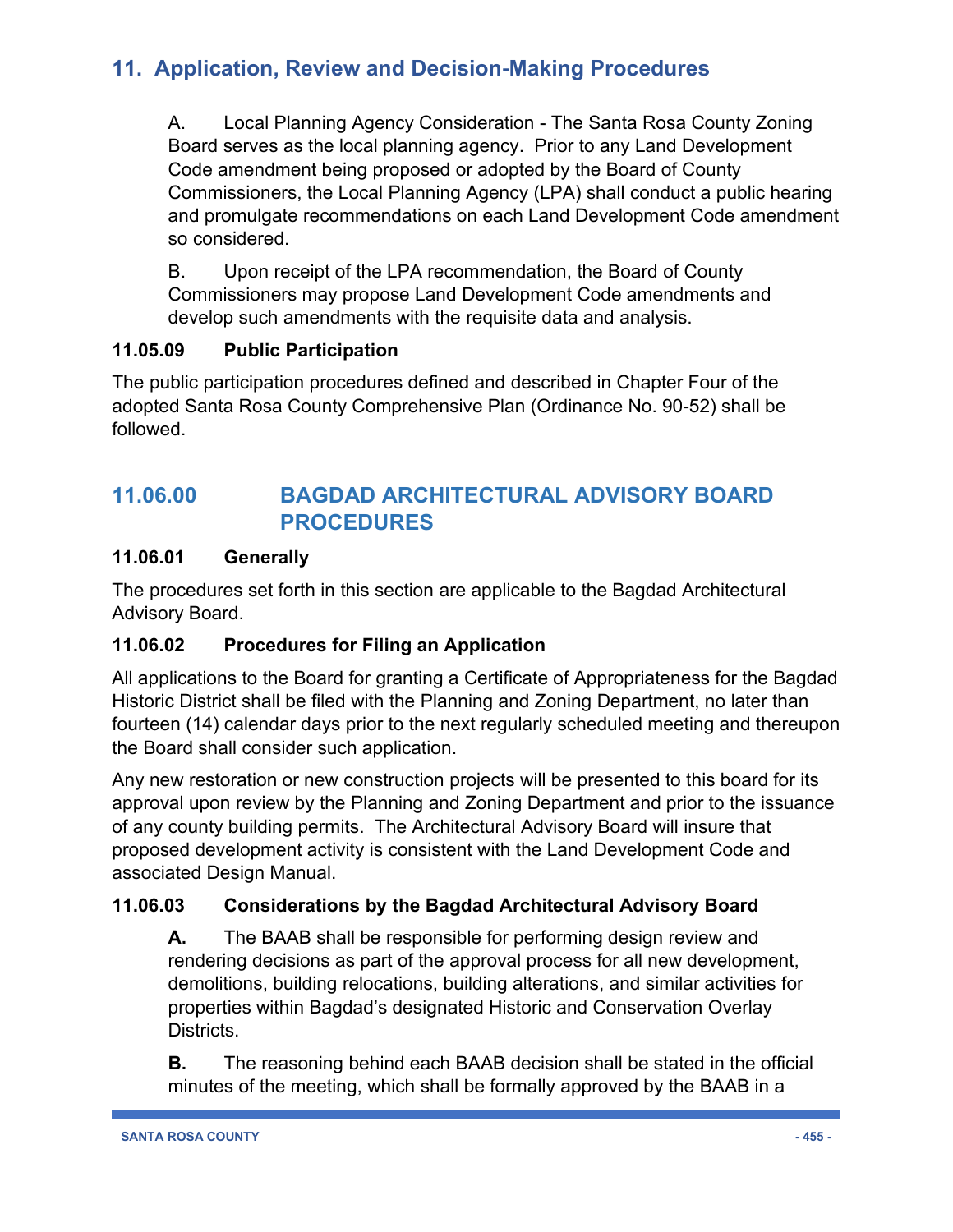subsequent meeting. The issuance of a Certificate of Appropriateness (COA) shall not relieve the applicant from obtaining other permits and approvals required by the County. A building permit or other permits shall be invalid if it is obtained without a COA, if required.

### **11.07.00 MODIFICATIONS, CONTINUANCES AND WITHDRAWAL OF PENDING APPLICATIONS**

### **11.07.01 Modification to Pending Applications**

An applicant shall submit any proposed modification to an application to the Building and Planning and Zoning Department.

### **11.07.02 Request for Continuance of Public Hearing**

**A.** An applicant may request, in writing, a continuance of the public hearing.

**B.** If the Planning and Zoning Department receives the written request for a continuance at least fifteen (15) days prior to the public hearing at which the application is scheduled to be heard, the applicant's request for a continuance will be automatically granted. An applicant is not entitled to more than two (2) automatic continuances.

**C.** If the Planning and Zoning Department receives the written request for a continuance less than fifteen (15) days prior to the public hearing at which the application is scheduled to be heard, the applicant is not entitled to an automatic continuance. The decision-making entity will consider the request for a continuance and shall only grant such request upon a demonstration by the applicant of good cause for a continuance.

### **11.07.03 Withdrawal of Pending Applications**

**A.** An applicant may withdraw an application at any time prior to issuance of a Development Order. The applicant shall provide written notice of the withdrawal to the Planning and Zoning Department.

**B.** If the Planning and Zoning Department receives an applicant's written notice of withdrawal less than seven (7) days prior to the public hearing at which the application is scheduled to be heard, the applicant shall be precluded from refiling the same or substantially same application for the subject property for a period of six (6) months.

**C.** If an application is withdrawn, fees and costs may not be refunded nor credited to any subsequent application dependent on timing of notification, advertising and staff time allocation".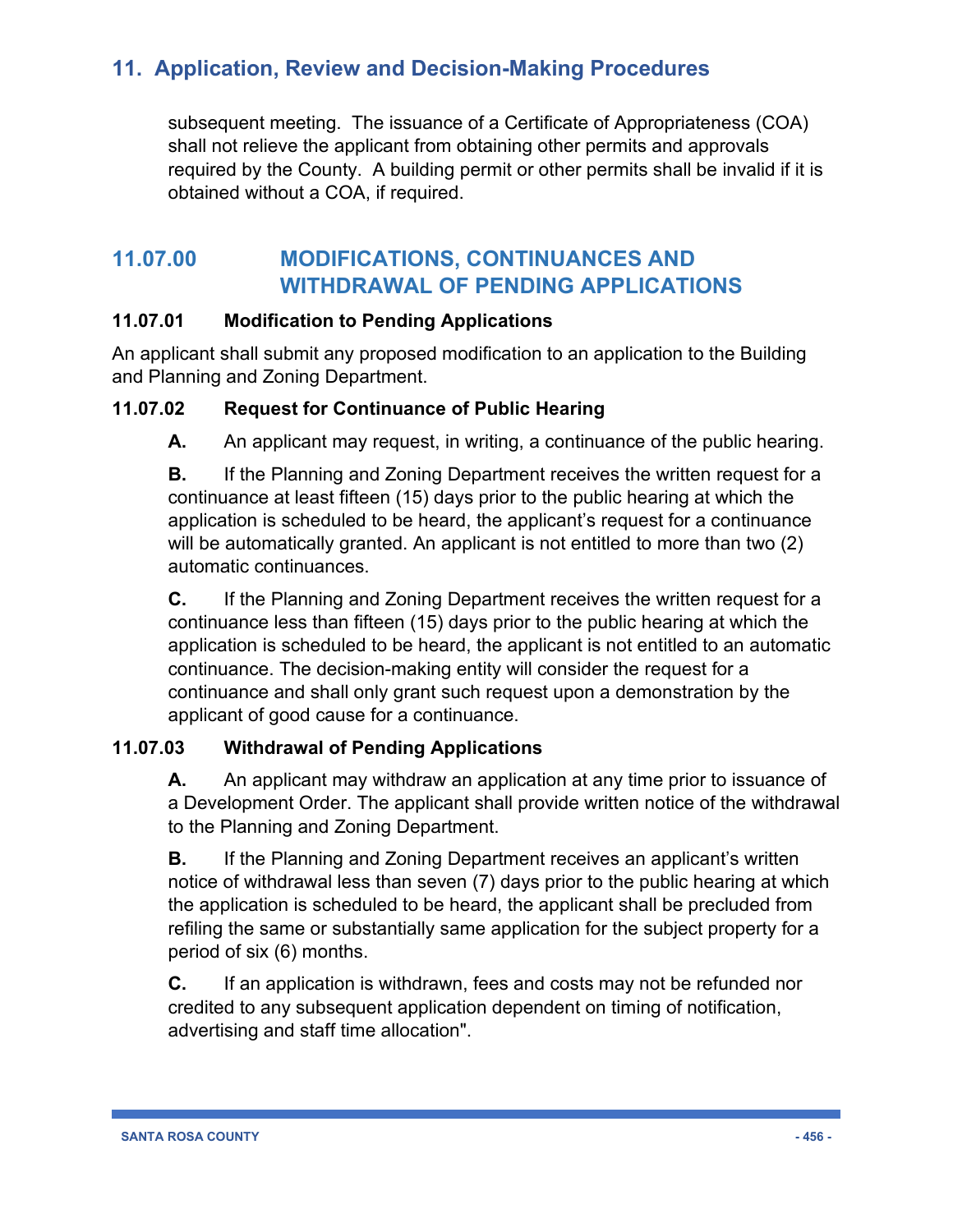### **11.08.00 PROCEDURES TO AMEND DEVELOPMENT ORDERS**

#### **11.08.01 Generally**

An amendment to a Development order may constitute either a non-substantial or substantial deviation. The following regulations establish the procedures for such deviations.

### **11.08.02 Non-Substantial Deviations**

**A.** Non-Substantial Deviations Defined. A non-substantial deviation includes changes to a Development Order that do not alter the overall characteristics of the total plan and that create no adverse impacts on adjacent uses or public services and facilities. Non-substantial deviations include:

**1.** changes in location and type of landscaping and/or screening so long as the approved character and intent is maintained;

**2.** changes in the location of sidewalks and pathways, provided that continuity of pedestrian circulation remains;

**3.** the reorientation, but not complete relocation of structures;

**4.** changes that will not impact properties or uses outside of and adjacent to the development; or

**B.** Prohibitions. No minor change authorized by this section may cause any of the following:

**1.** Any increase in the number of dwelling units on the site;

**2.** A change in the Use of the site or building as specified in the Development Order;

**3.** Any reconfiguration of locations for buildings, structures, parking areas, landscaped areas or stormwater control structures;

**4.** Any relocation or reconfiguration of driveways or other vehicular Access;

**5.** Any change involving damage or destruction of natural resources including, but not limited to, protected trees, wetlands and shoreline buffers;

**6.** Any changes involving additional acreage or an increase in the dimensions or property boundaries of the site;

#### **11.08.03 Substantial Deviations**

All proposed changes to a Development Order other than those listed as nonsubstantial deviations shall be considered substantial deviations. Any substantial deviation from an approved Development Order will necessitate a formal amendment of